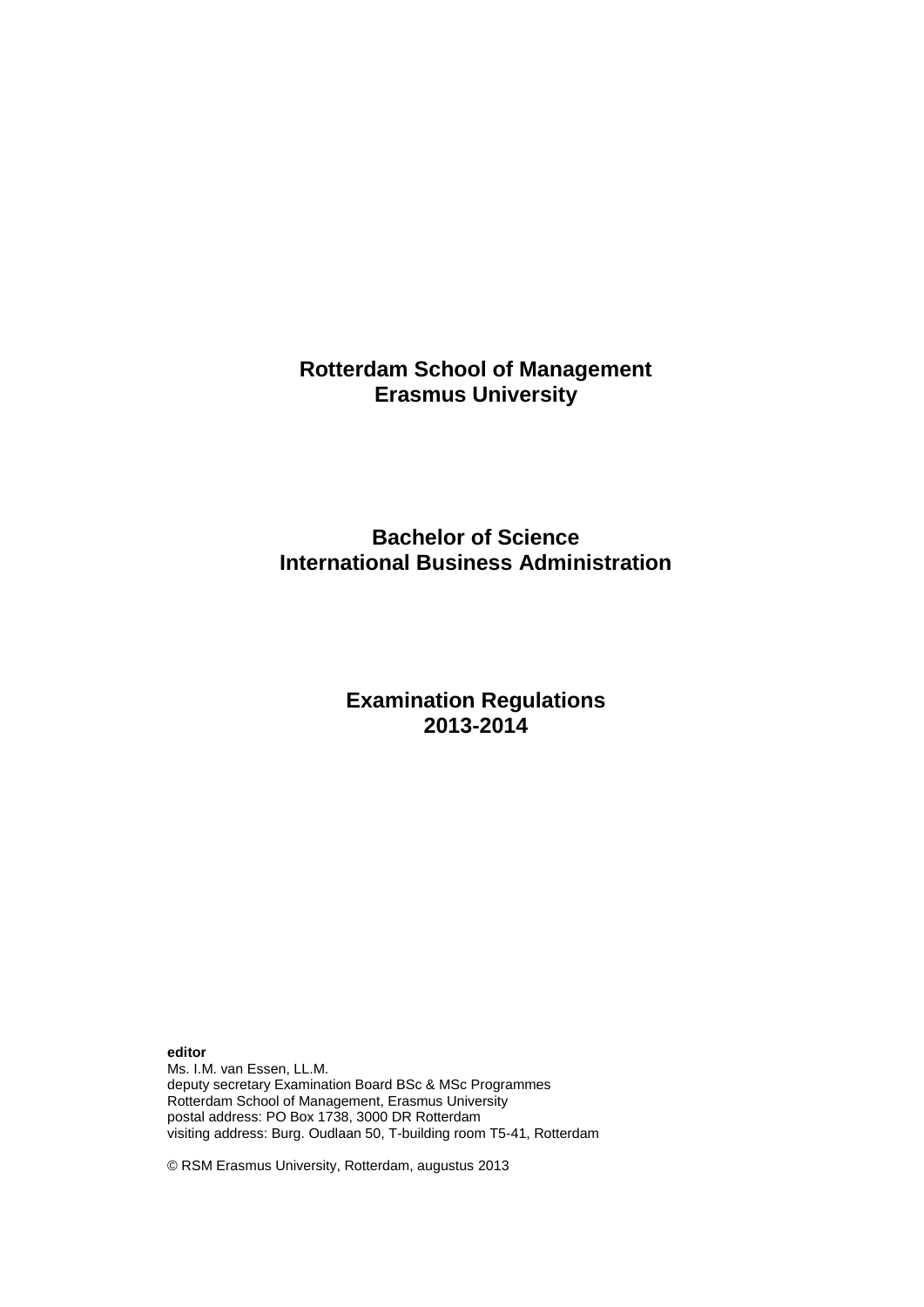# **Content**

| 3. TEACHING AND EXAMINATION REGULATIONS OF THE BACHELOR OF SCIENCE                               |  |
|--------------------------------------------------------------------------------------------------|--|
|                                                                                                  |  |
|                                                                                                  |  |
|                                                                                                  |  |
|                                                                                                  |  |
|                                                                                                  |  |
|                                                                                                  |  |
| Article 1.5 – instructions in connection with the master's degree programme and transfer 8       |  |
|                                                                                                  |  |
|                                                                                                  |  |
|                                                                                                  |  |
|                                                                                                  |  |
|                                                                                                  |  |
|                                                                                                  |  |
|                                                                                                  |  |
|                                                                                                  |  |
|                                                                                                  |  |
| Article 3.1 – time periods and frequency of examinations; examination schedule; re-examinations  |  |
|                                                                                                  |  |
|                                                                                                  |  |
|                                                                                                  |  |
|                                                                                                  |  |
|                                                                                                  |  |
|                                                                                                  |  |
| Article 4.1 – determining, announcing and recording results of examinations; marking period12    |  |
|                                                                                                  |  |
|                                                                                                  |  |
|                                                                                                  |  |
|                                                                                                  |  |
|                                                                                                  |  |
|                                                                                                  |  |
| SECTION 7 - PREVIOUS EDUCATION AND SELECTIVE ADMISSION PROCEDURE 14                              |  |
| Article 7.1 – alternative requirements for deficiencies in previous education; requirements for  |  |
|                                                                                                  |  |
|                                                                                                  |  |
|                                                                                                  |  |
| Article 7.4 – entrance requirements for those with a non-Dutch diploma that is not deemed in the |  |
|                                                                                                  |  |
|                                                                                                  |  |
|                                                                                                  |  |
|                                                                                                  |  |
|                                                                                                  |  |
|                                                                                                  |  |
|                                                                                                  |  |
|                                                                                                  |  |
|                                                                                                  |  |
|                                                                                                  |  |
|                                                                                                  |  |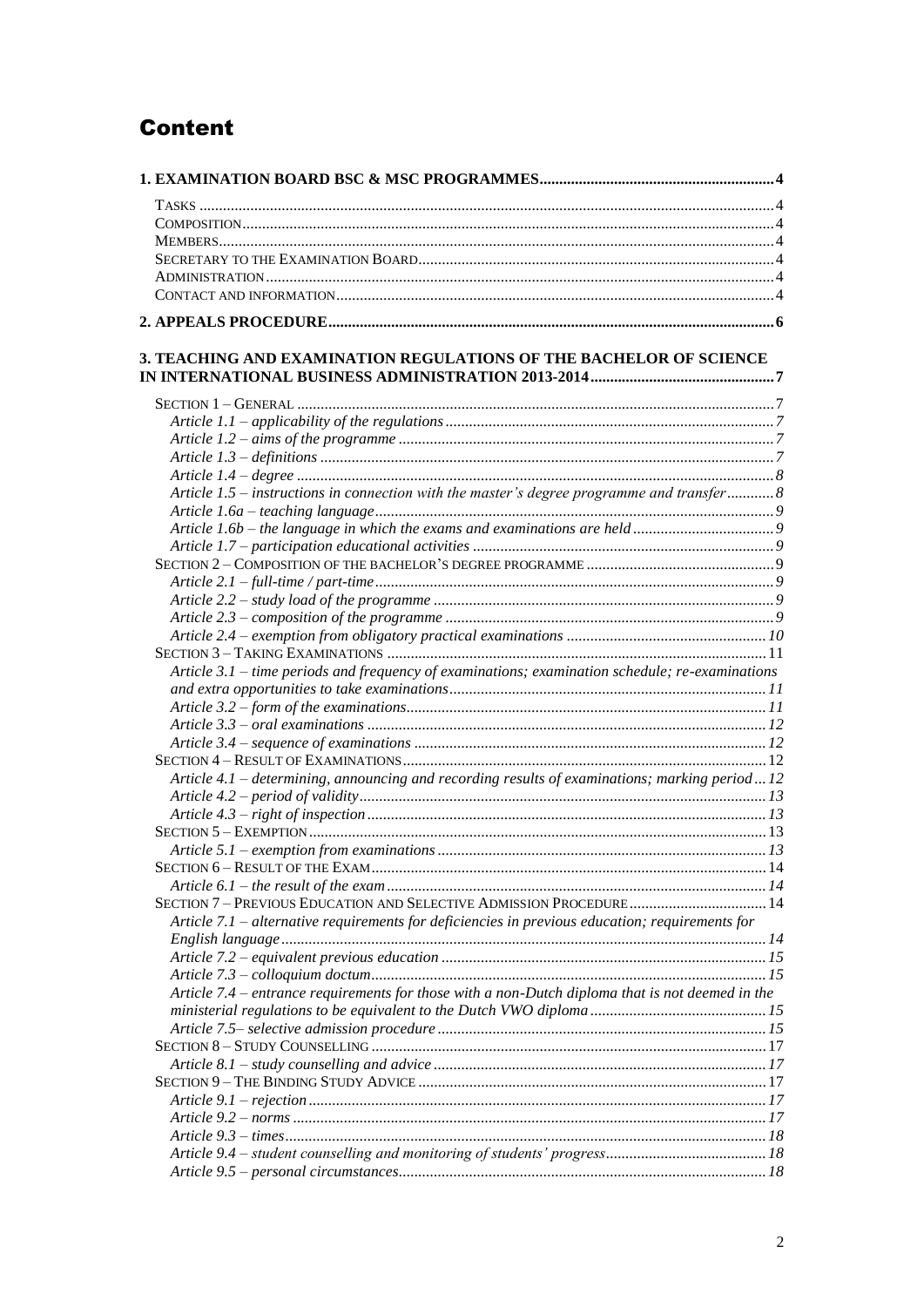| Article 9.6 - content and form of the recommendation regarding the continuation of studies 19      |  |
|----------------------------------------------------------------------------------------------------|--|
|                                                                                                    |  |
| SECTION 10 - CALCULATION RULES FOR ESTABLISHING STUDENTS' PROGRESS  19                             |  |
|                                                                                                    |  |
|                                                                                                    |  |
|                                                                                                    |  |
|                                                                                                    |  |
|                                                                                                    |  |
|                                                                                                    |  |
|                                                                                                    |  |
| Article 12.1 - completing the bachelor programme and transfer regulation master programme          |  |
|                                                                                                    |  |
| Article 12.2 – transition rule cohorts 2011 and earlier with respect to the binding study advice21 |  |
| 4. RULES AND GUIDELINES OF THE BACHELOR OF SCIENCE IN INTERNATIONAL                                |  |
|                                                                                                    |  |
|                                                                                                    |  |
|                                                                                                    |  |
|                                                                                                    |  |
|                                                                                                    |  |
|                                                                                                    |  |
|                                                                                                    |  |
|                                                                                                    |  |
|                                                                                                    |  |
|                                                                                                    |  |
|                                                                                                    |  |
|                                                                                                    |  |
| Article 3.2 – entering and leaving the room in which the written examination is being held25       |  |
| Article 3.3 – general provisions concerning order during the written examination25                 |  |
|                                                                                                    |  |
|                                                                                                    |  |
|                                                                                                    |  |
|                                                                                                    |  |
|                                                                                                    |  |
| Article 5.2 – determining the grades: rounding off, averaging, basic scheme 28                     |  |
|                                                                                                    |  |
|                                                                                                    |  |
|                                                                                                    |  |
|                                                                                                    |  |
|                                                                                                    |  |
|                                                                                                    |  |
|                                                                                                    |  |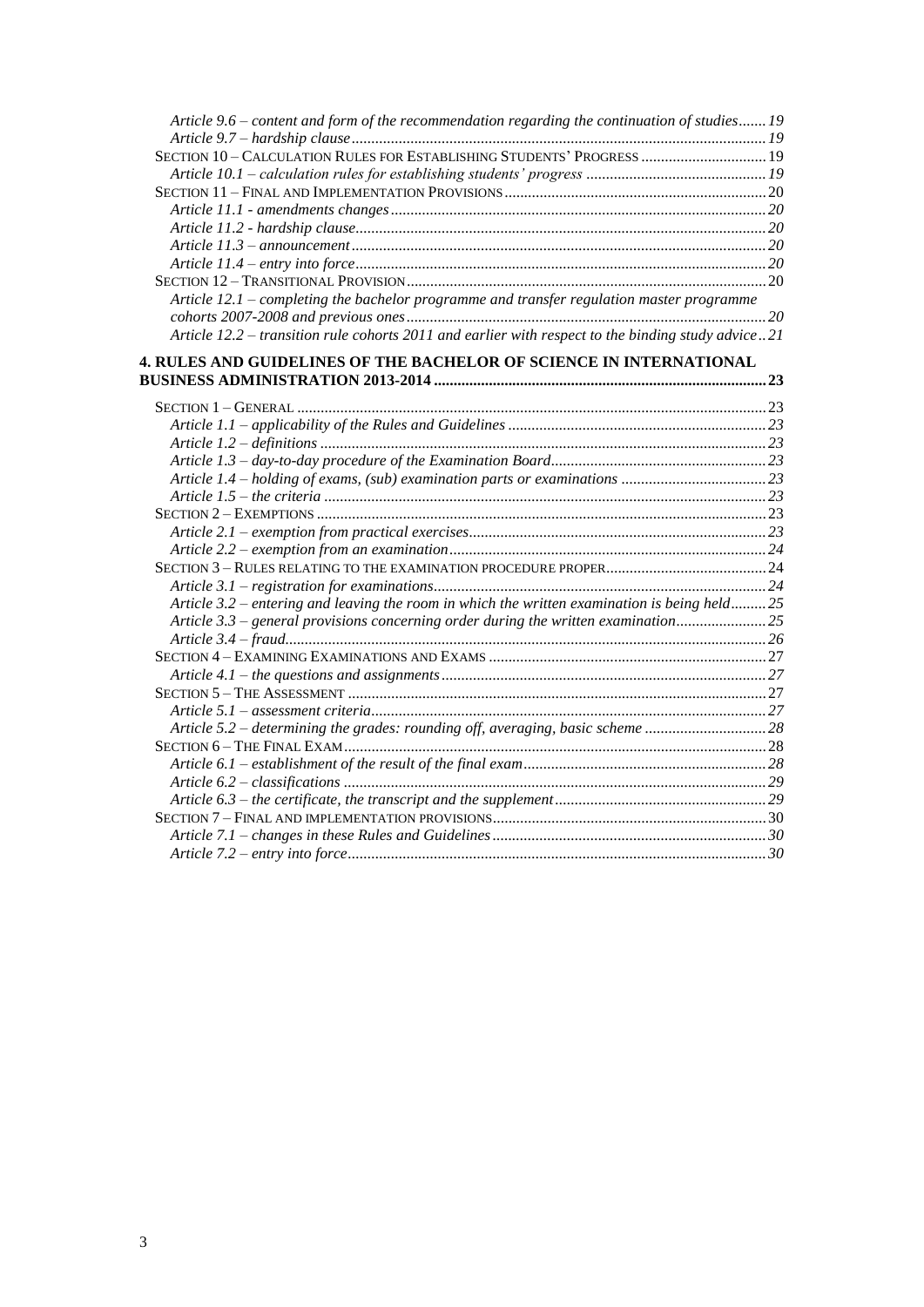## <span id="page-3-0"></span>1. Examination Board BSc & MSc programmes

#### <span id="page-3-1"></span>**Tasks**

The legal framework of the Examination Board is given by Dutch Law, in particular the Dutch Higher Education and Research Act (*Wet op het hoger onderwijs en wetenschappelijk onderzoek- WHW*). The Examination Board BSc & MSc Programmes has many different tasks. Generally, the following components can be discerned:

- A supervisory responsibility with regard to exams and examinations (correctly applying examination regulations, mediation in appeals, quality assurance).
- enforcing regulations (guidelines for examiners, regulations regarding fraud, assessment of exams, and compensation rules);
- granting exception to regulations on a case-by-case basis (exemptions, additional opportunities for examination, granting lenience with reference to Binding Study Advice);
- advisory tasks (periodic advice with reference to Binding Study Advice, advice to the dean with reference to the Teaching and Examination Regulations)

#### <span id="page-3-2"></span>**Composition**

The Examination Board consists of six members of the faculty. The members are appointed by the Dean. The Examination Board collectively sets up rules and policy. The Examination Board as a whole meets once a month. Each member has his own portfolio. The Examination Board is supported by the secretary.

#### <span id="page-3-3"></span>**Members**

Prof.dr.ing. T.W. Hardjono (chairman) Prof.dr. P.P.M.A.R. Heugens Dr. J. van Rekom Ir. A.J. Roodink Dr. M.C. Schippers Dr. E.A. van der Laan

## <span id="page-3-4"></span>**Secretary to the Examination Board**

Ms. C.M. Dirks - van den Broek LL.M. managing director/secretary Ms. I.M. van Essen LL.M. deputy-secretary Ms. A.M. Schey MScBA deputy-secretary

#### <span id="page-3-5"></span>**Administration**

Ms. M.M.A. Hutting – Schutter project manager/ team leader Ms. G.M. den Bakker assistant Ms. drs. I.T.T. Przewozna assistant Ms. B.M. Freijsen-Punt assistant

## <span id="page-3-6"></span>**Contact and information**

Information concerning examinations can be found on the website of the programme (Current Student pages) and the website of the Examination Board: [www.rsm.nl/examination-board.](http://www.rsm.nl/examination-board) Please consult these sites before contacting the Examination Board. You may first want to take a look in the [Frequently Asked](http://www.rsm.nl/examination-board/frequently-asked-questions-faqs/)  [Questions \(FAQ\) section](http://www.rsm.nl/examination-board/frequently-asked-questions-faqs/) to see whether you can find an answer to your question there.

Brief general questions can be asked by e-mail to [eb@rsm.nl](mailto:eb@rsm.nl) or by phone 010 4088731/1895 during opening hours (09.00 – 12.30 hrs.).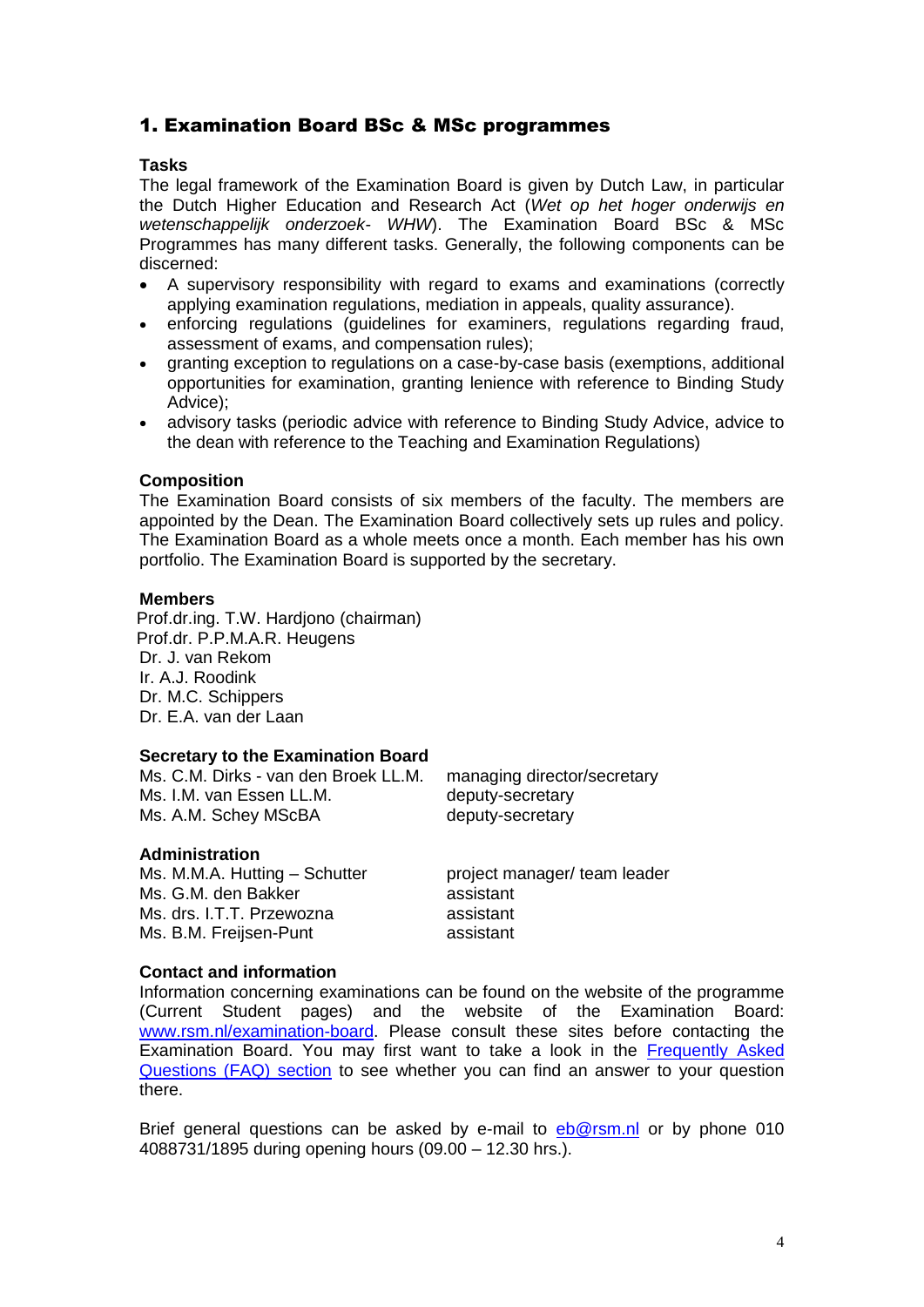Official requests (e.g. requesting extension of grade validity) can be submitted by email to [eb@rsm.nl](mailto:eb@rsm.nl) (preferably) or in writing. An official request has to be motivated and accompanied by all relevant documentation (such as a recent version of your Osiris "dossieroverzicht").

In the event that you are asked to hand in a (certified copy of a) certificate, transcript or diploma, you have to send/show this document in its original form to the Examination Board for verification. These kinds of documents will not be accepted in a digital from.

#### **Postal address**

Rotterdam School of Management, Erasmus University Examination Board BSc & MSc Programmes, T5-41 PO Box 1738 3000 DR Rotterdam The Netherlands

**Visiting address** (opening hours: 09.00 – 12.30 hrs.) Secretariat Examination Board T-building, room T5-41 Burgemeester Oudlaan 50 3062 PA Rotterdam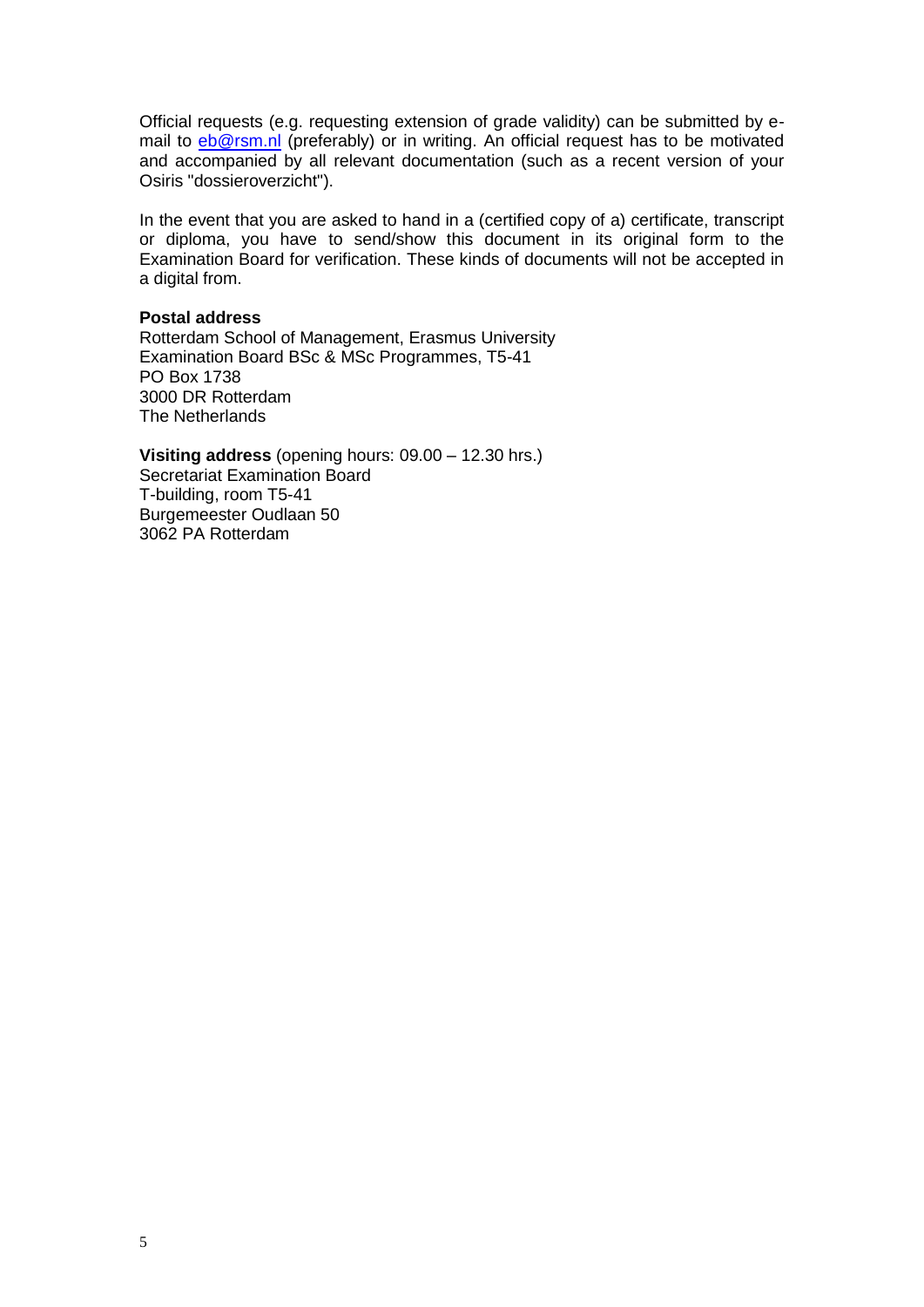## <span id="page-5-0"></span>2. Appeals procedure

A student who objects to a decision of an examiner (e.g. assessments) or the Examination Board may lodge an appeal with the Examination Appeals Board (in Dutch College van Beroep voor de Examens (*CBE*)) of Erasmus University Rotterdam. In urgent cases, the chair of the *CBE* can be requested to make provisions.

Only an interested party, that is a person whose interest is directly involved in a decision, can lodge the appeal. The appeal has to be lodged within six weeks of the announcement of the disputed decision. If the appeal concerns a decision that was not made on time, it must be submitted within a reasonable period of time.

The appeal should be submitted in writing to the *CBE*-*EUR*, for the attention of the Secretary of this Board or it can be submitted online by the EUR Legal Protection Facility.

Before the *CBE*-*EUR* deals with the appeal, there is a settlement phase, in which the Examination Board concerned attempts to settle the lawsuit amicably (= formal amicable settlement attempt).

The *CBE*-*EUR* assumes that the complainant him/herself will first have made contact with the examiner concerned or with the Examination Board, in order to try to reach agreement (=material amicable settlement attempt). Account should be taken of the fact that meanwhile the period of six weeks for lodging an appeal with the *CBE*-*EUR* continues to run. In view of this, a provisional appeal can be lodged for the interim.

If the settlement attempt fails, parties will be invited to a sitting of the Examination Appeals Board. The sitting is in Dutch. Foreign students are recommended to take an interpreter with them to the sitting.

If a student disagrees with the decision of the *CBE-EUR* regarding their objection, they can submit an appeal to the Higher Education Appeals Tribunal in The Hague within six weeks of the decision.

#### **Further information**

For further information check

[http://www.eur.nl/english/essc/legal\\_position/objections\\_and\\_appeals/](http://www.eur.nl/english/essc/legal_position/objections_and_appeals/) or the Student Information Leaflet "Submitting an appeal with the Examinations Appeals Board" (available at the ESSC (Hall E-Building).

Further information about the procedure can also be obtained from the Secretary of the *CBE*-*EUR*, mr.drs. W.A. Kleinjan, Room ET-40, tel. 010 – 408 1127/408 2233 or e-mail to [cbe@eur.nl.](mailto:cbe@eur.nl)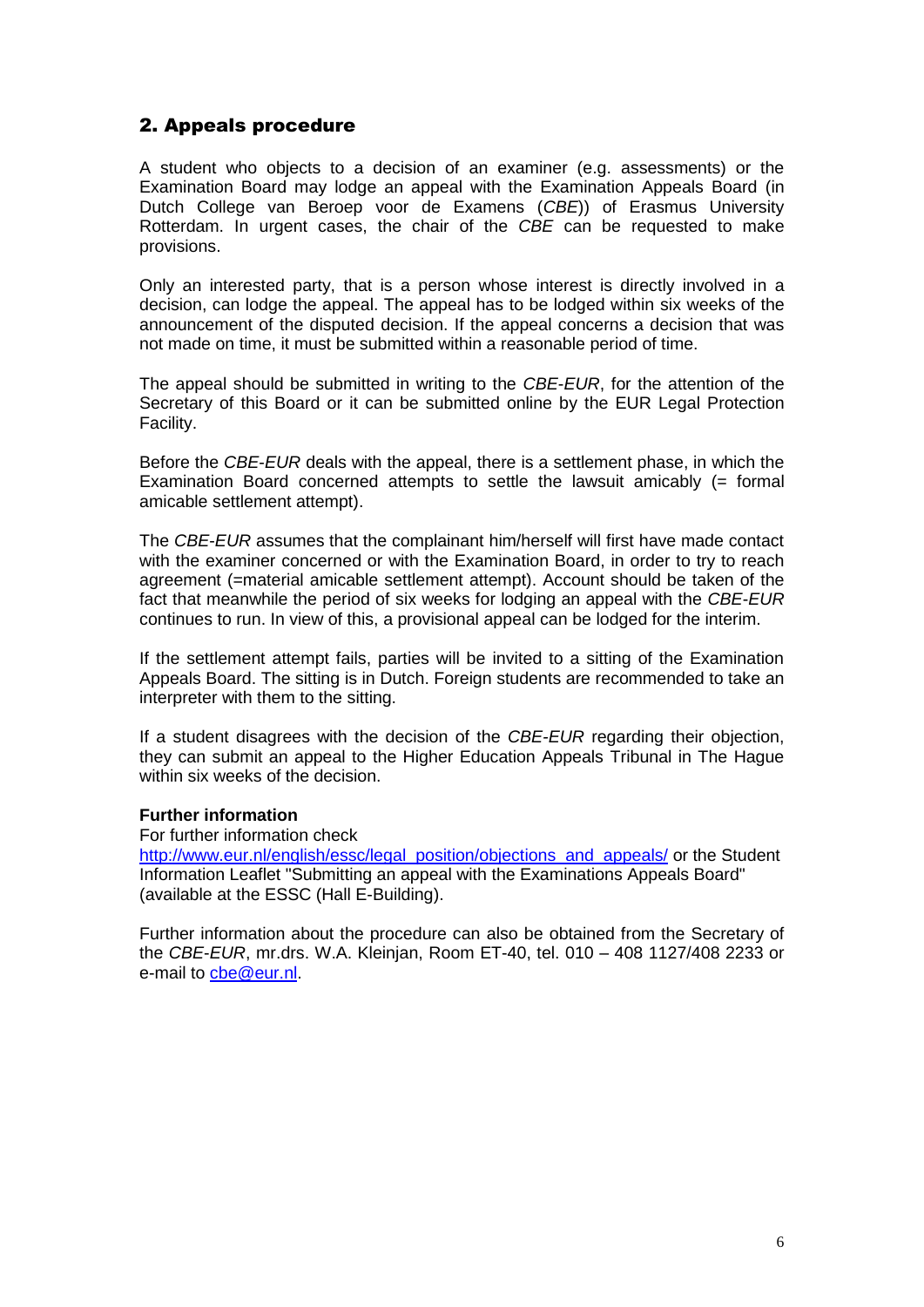## <span id="page-6-0"></span>3. Teaching and Examination Regulations of the Bachelor of Science in International Business Administration 2013-2014

### <span id="page-6-1"></span>**Section 1 – General**

### <span id="page-6-2"></span>**Article 1.1 – applicability of the regulations**

These regulations are applicable to the curriculum and examinations of the bachelor's degree programme BSc in International Business Administration at the Rotterdam School of Management, Erasmus University, hereinafter referred to as the programme.

#### <span id="page-6-3"></span>**Article 1.2 – aims of the programme**

The programme is intended to impart knowledge, skills and insight in the area of International Business Administration in such a way that the graduate is capable of scientific and socially responsible professional practice in this area, and is qualified to take any desired advanced programme to become, among other things, a scientific researcher.

#### <span id="page-6-4"></span>**Article 1.3 – definitions**

In the regulations, the following words shall have the following meanings:

- a. the law: the Dutch Higher Education and Research Act (*Wet op het hoger onderwijs en wetenschappelijk onderzoek* - *WHW*);
- b. rules and guidelines: the rules, guidelines and instructions of the Examination Board as referred to in article 7.12b of the law;
- c. exam: the total assessment of the performance of the student for separate examination parts of the programme, as referred to in article 7.10 of the law; the aforesaid examination parts together constitute an investigation into the knowledge, insight and skills of the student;
- d. examination part: a study unit of the programme, within the meaning of the law;
- e. ects: abbreviation of "European Credit Transfer System". The abbreviation of ects will be used as distinct from the previously used Dutch credits. One ects represents 28 hours of study; one credit 'old-style' represents 40 hours of study;
- f. examination: a written, oral or other investigation, including a practical, or a combination of these, into the insight, knowledge and skills of the student, and the assessment of the results of that investigation;
- g. practical: a practical exercise, as referred to in article 7.13 of the law, in one of the following forms:
	- writing a thesis,
	- writing a paper,
	- carrying out a research assignment,
	- $-$  taking part in a study visit,
	- carrying out a practical assignment,
	- taking part in another study activity aimed at the attainment of certain study skills;
- h. student: a person who is enroled at the university in order to pursue the study course and/or to take the exams and examinations of the programme; for the further application of these regulations, this word also means an enroled 'extraneous';
- i. Examination Board: the board referred to in article 7.12 of the law for administering examinations and for organizing and coordinating the examinations of the programme;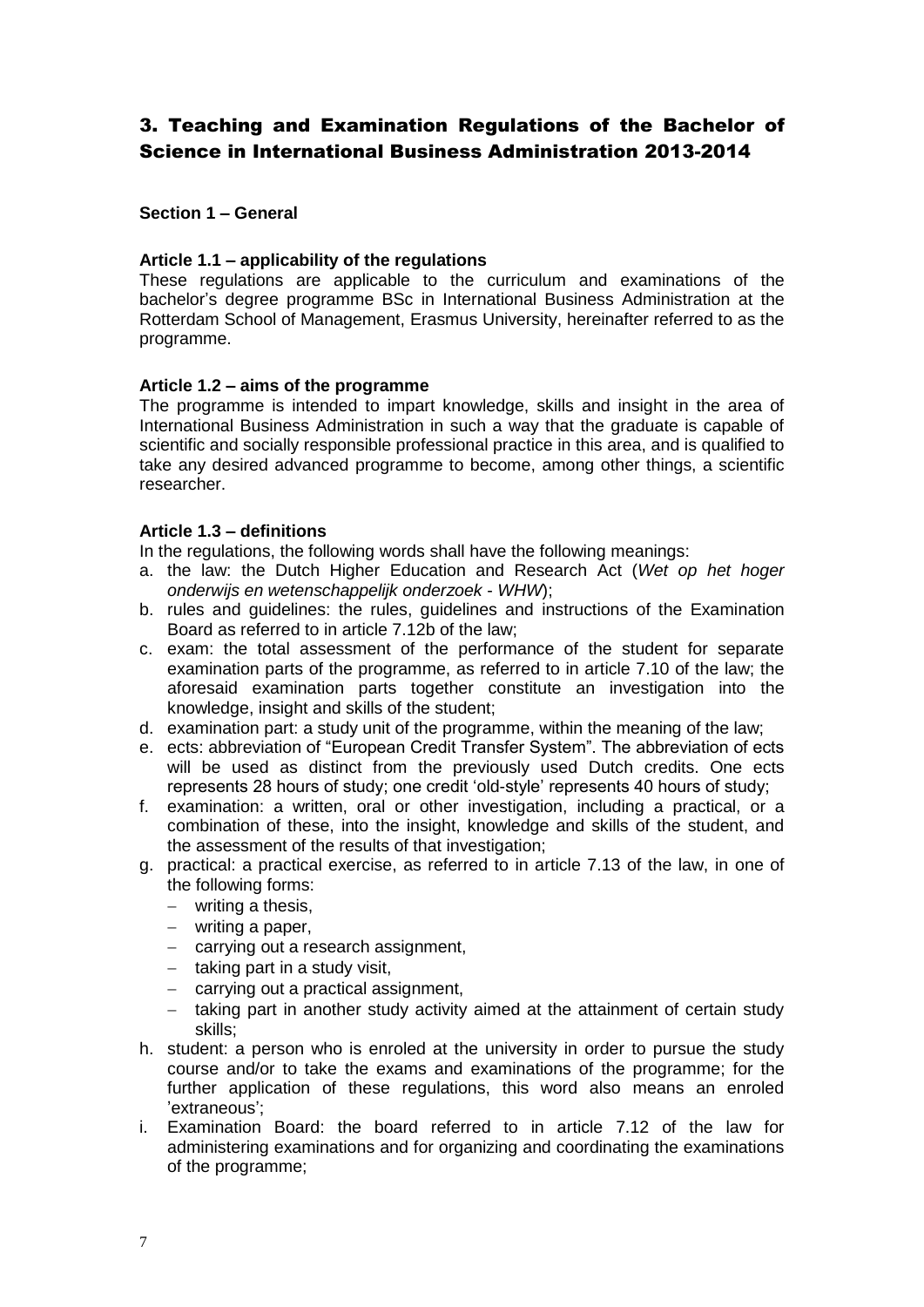- j. academic year: the academic year runs from 1 September to the following 31 August (inclusive);
- k. the School: Rotterdam School of Management, Erasmus University;
- l. academic personnel:
	- a. the members of the academic staff of the School,
	- b. the trainee research assistants (AIOs) of the School,
	- c. the other academic personnel;
- m. academic staff:
	- a. the professors,
	- b. the associate professors of the School,
	- c. the assistant professors of the School;
- n. Academic Director: the person who is responsible for the general management of the programme.

#### <span id="page-7-0"></span>**Article 1.4 – degree**

- 1. Students who have successfully passed all the examination parts of the programme will obtain the degree of Bachelor of Science in International Business Administration.
- 2. The obtained degree will be written down on the Bachelor certificate.

### <span id="page-7-1"></span>**Article 1.5 – instructions in connection with the master's degree programme and transfer**

- 1. The final examination of the bachelor's degree programme BSc in International Business Administration provides access to the following master's degree programmes of the School: 60644 Business Administration (BA) 60453 Business Information Management (BIM); 60454 Chinese Economy & Business (Cheb) (additional selection criteria are applicable); 60455 Entrepreneurship & New Business Venturing (Eship); 60409 Finance & Investments (FI); 60456 Global Business & Stakeholder Management (GBSM); 60645 Human Resource Management (HRM); 60458 Management of Innovation (MI); 60063 Marketing Management (MM); 60457 Organisational Change & Consulting (OCC); 60093 Supply Chain Management (SCM); 60066 Strategic Management (SM). 2. On request, in very exceptional, compelling circumstances, the chairman of the Examination Board may grant a student enroled in the bachelor's degree programme permission to be admitted to the master's degree programme, as
- referred to in the previous paragraph, before he has taken and passed the examinations of the programme, provided that the student has passed almost all components of the bachelor's degree programme and is likely to pass the bachelor's degree programme in due time.
- 3. Students who are enroled in the master's degree programme by virtue of paragraph 2 will not be entitled to take the final examination of the master's degree programme as long as they are not in possession of a certificate showing that they have taken and passed the examinations of the bachelor's degree programme.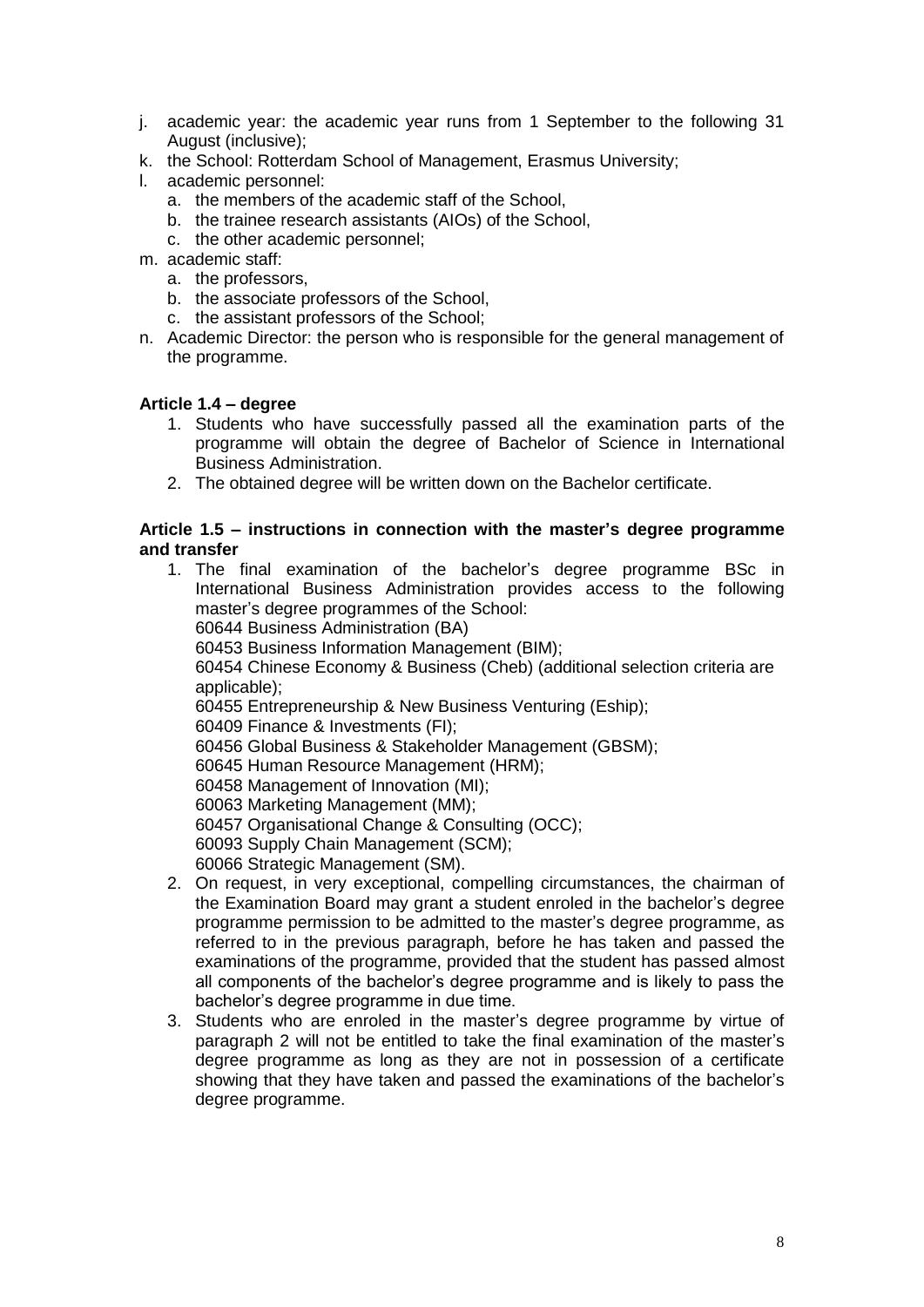#### <span id="page-8-0"></span>**Article 1.6a – teaching language**

The teaching for the programme is entirely in English. Derogations from this are not permitted.

#### <span id="page-8-1"></span>**Article 1.6b – the language in which the exams and examinations are held**

The exams and examinations for the programme are held in English. Derogations from this are not permitted.

#### <span id="page-8-2"></span>**Article 1.7 – participation educational activities**

Students are supposed to participate in every educational activity that the school offers regardless whether the activities are compulsory or not. This concerns not only lectures and study visits but also filling out course evaluations.

#### <span id="page-8-3"></span>**Section 2 – Composition of the bachelor's degree programme**

#### <span id="page-8-4"></span>**Article 2.1 – full-time / part-time**

Within the scope of the law, the programme is only offered full-time.

#### <span id="page-8-5"></span>**Article 2.2 – study load of the programme**

- 1. The programme has a study load of 180 ects (or 126 credits 'Dutch style')
- 2. The study load is expressed in whole ects.

#### <span id="page-8-6"></span>**Article 2.3 – composition of the programme**

1. The examination parts of the programme are divided in three years, specified in B1, B2 and B3. Each course year has a study load of 60 ects. The courses per year are:

| B <sub>1</sub>                                    |             |
|---------------------------------------------------|-------------|
| <b>Subjects</b>                                   | <b>ECTS</b> |
| <b>Introduction to Business</b>                   | 5           |
| Methodology                                       | 3           |
| Organizational Behaviour                          | 6           |
| Quantitative Methods & Techniques: Mathematics    | 4           |
| Skills 1: IT                                      | 2           |
| <b>Operations Management</b>                      | 5           |
| Microeconomics & Markets                          | 5           |
| Strategic Business Plan                           | 6           |
| Quantitative Methods & Techniques: Statistics     | 4           |
| <b>Skills 2: Effective Business Communication</b> | 3           |
| Foundations of Finance & Accounting               | 6           |
| Macroeconomics & Institutional Context            | 5           |
| <b>International Business</b>                     | 4           |
| Skills 3: Academic Writing & Critical Thinking    | 2           |
| B <sub>2</sub>                                    |             |
| <b>Subjects</b>                                   | <b>ECTS</b> |
| Organizational Theory & Dynamics                  | 6           |
| <b>Quantitative Decision Making</b>               | 6           |
| Philosophy of Science                             | 3           |
| Leadership, Sustainability and Governance         | 5           |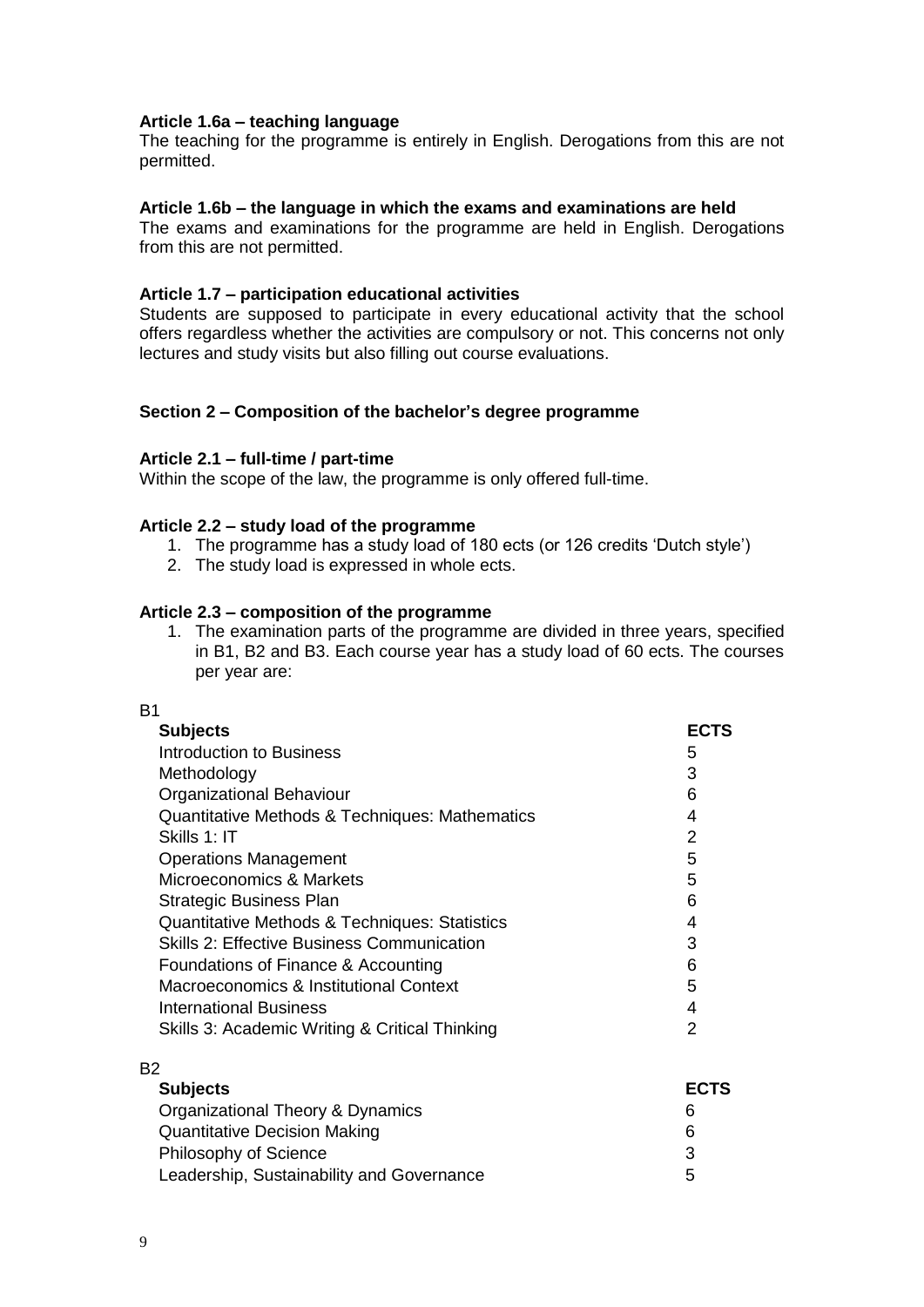| <b>Management Accounting</b>                  | 6 |
|-----------------------------------------------|---|
| <b>Applied Business Methods</b>               | 6 |
| <b>Strategic Management</b>                   | 6 |
| Cross Cultural Management/ International Case | 5 |
| <b>Marketing Management</b>                   | 5 |
| <b>International Marketing Research</b>       | 3 |
| <b>Technology Management</b>                  | 4 |
| <b>Corporate Finance</b>                      | 5 |

#### B3

| <b>Subjects</b>                        | <b>ECTS</b> |
|----------------------------------------|-------------|
| Human Resource Management              | 5           |
| <b>Business Information Management</b> | 5           |
| <b>Foundations of Business Law</b>     | 4           |
| <b>Innovation Management</b>           | 4           |
| <b>Financial Accounting</b>            | 5           |
| Supply Chain Management                | 5           |
| Trimester 7:                           | 20          |
| a choice from following options        |             |

- international exchange (20 ects);
- or: internship (15 ects), in combination with either a Language Elective or the Interim Project (5 ects);
- or: minor (15 ects), in combination with either a Language Elective or the Interim Project (5 ects)

Research Training/Bachelor Thesis 12

- 2. The further descriptions of the examination parts referred to in paragraph 1 including obligatory practical examinations, as stated in the Sin-Online Course Guide and/or the Course Manual of the programme, constitute an integral part of these Teaching and Examination Regulations, without prejudice to the other provisions set out in these regulations.
- 3. The student chooses a minor as referred to in the first paragraph from the permitted minors of the EUR minor register. If approved by the Examination Board, the minor space may be replaced by another course of an accredited study programme from within the EUR or another university. The Examination Board will grant their permission if they conclude that the content, study load and level of the examination part equal that of the minors of the EUR minor register.
- 4. The international exchange and the language elective will only be awarded with a *pass* or *fail*. Furthermore, the maximum ects that can be achieved with a language elective is 5 ects.
- 5. Under approval of the Examination Board the exam of the programme can be extended with additional examination parts. If approved the additional examination part(s) will be added to the list of grades.

## <span id="page-9-0"></span>**Article 2.4 – exemption from obligatory practical examinations**

In exceptional cases, the Examination Board can grant exemption from the obligation to take part in a practical examination. In that case, the Examination Board can decide that the practical examination should be carried out in another way, to be determined by the Examination Board.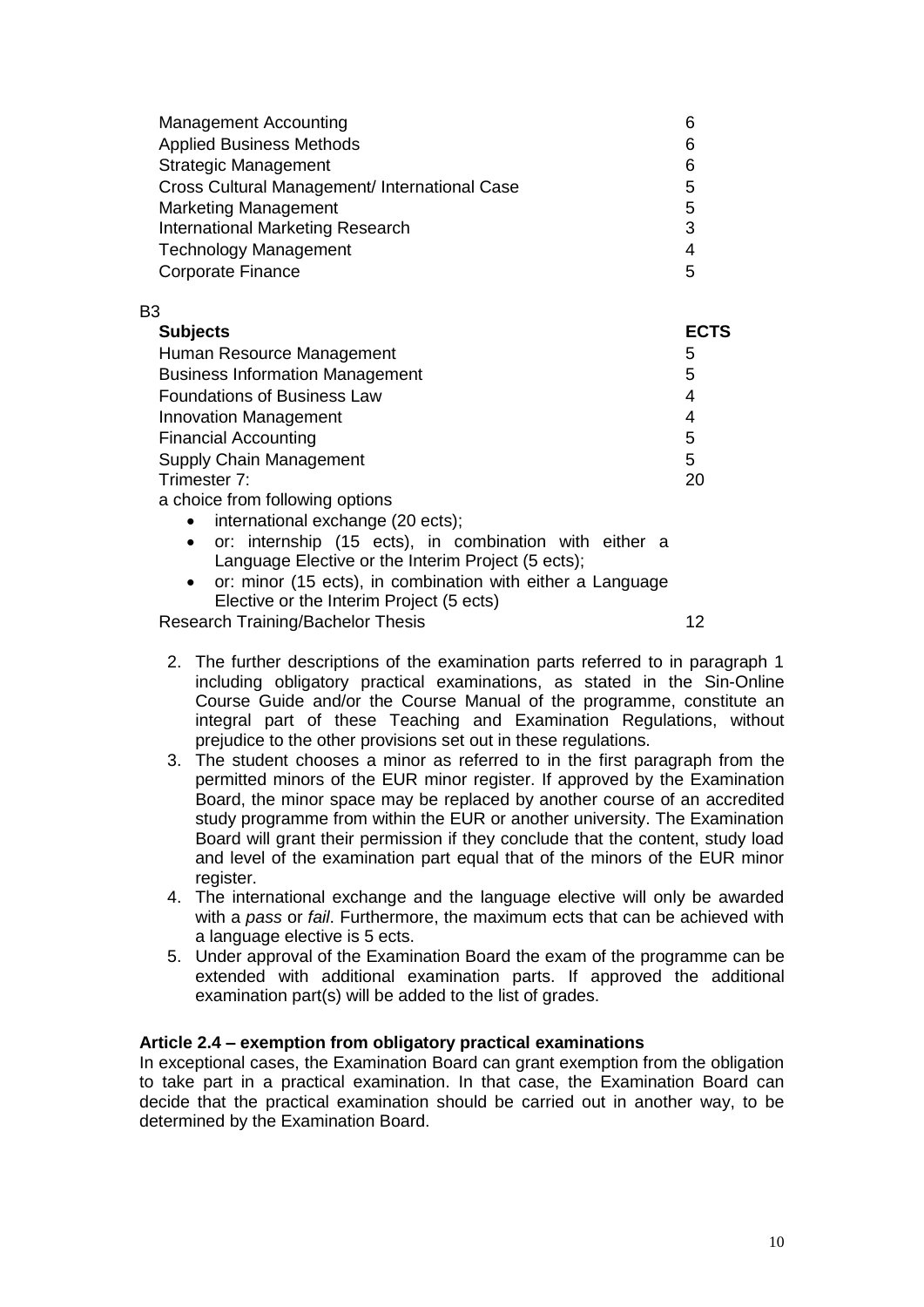## <span id="page-10-0"></span>**Section 3 – Taking Examinations**

#### <span id="page-10-1"></span>**Article 3.1 – time periods and frequency of examinations; examination schedule; re-examinations and extra opportunities to take examinations**

- 1. The opportunity to take written examinations (except for practicals and bonustests) belonging to the examination parts referred to in article 2.3 is given twice per academic year: the common examination during or at the end of the course and one common re-examination at the end of the academic year. However, students may take part in no more than 4 re-examinations of B1 each academic year.
- 2. In derogation from the provisions set out in paragraph 1, the opportunity to take a written examination belonging to an examination part for which the instruction is the last to be taught in a specific academic year, is given twice more in the subsequent academic year. In case the examination concerned is a bachelor elective, the regulations of the programme that offers the bachelor elective are applicable.
- 3. Examinations that are taken in a way other than written can be taken at least once per year.
- 4. The student has a free choice in the number of times that he/she wishes to take a written examination. The result is the last grade obtained. If the material to be studied for an examination has changed, the new material must be studied. For the examinations of course year B1 applies that once the BSA norm as specified in article 9.2 – whether or not by means of compensation – is met, these examinations may not be retaken.
- 5. Without prejudice to applicable regulations regarding a period free of examinations, and with due observance of the other provisions set out in these regulations, and of the Rules and Guidelines established by the Examination Board, the Academic Director establishes an examination schedule before the start of the academic year. In the event of urgent exceptional circumstances, the Academic Director can change the examination schedule during the academic year, provided that the change is announced in good time, and no later than the start of the registration period of the examination period concerned, via Erasmus Magazine, the Current Student Pages and/or Sin-online.
- 6. In exceptional cases the Examination Board can, at the request of the student, decide that an extra opportunity to take an examination will be offered, in derogation from the examination schedule.
- 7. If no indication is given in these regulations concerning how many times per academic year an examination can be taken, because that examination relates to an examination part that is not taught in the programme, the provisions on this matter in the relevant Teaching and Examination Regulations are applicable, unless the Examination Board has made a decision in derogation from these, on the understanding that it must be possible to take the examination at least once per academic year.

## <span id="page-10-2"></span>**Article 3.2 – form of the examinations**

- 1. The examinations of the programme are taken in written and/or oral form and/or by means of practical exercise, unless the Examination Board has decided otherwise.
- 2. If the Examination Board decides that the form as referred to in the foregoing paragraphs shall be different, it will announce this to the students no later than two months before the examination is to be held.
- 3. The elaborations in the form of the examinations as referred to in paragraphs 1 and 2, stated in the most recent version of the Undergraduate Catalogue for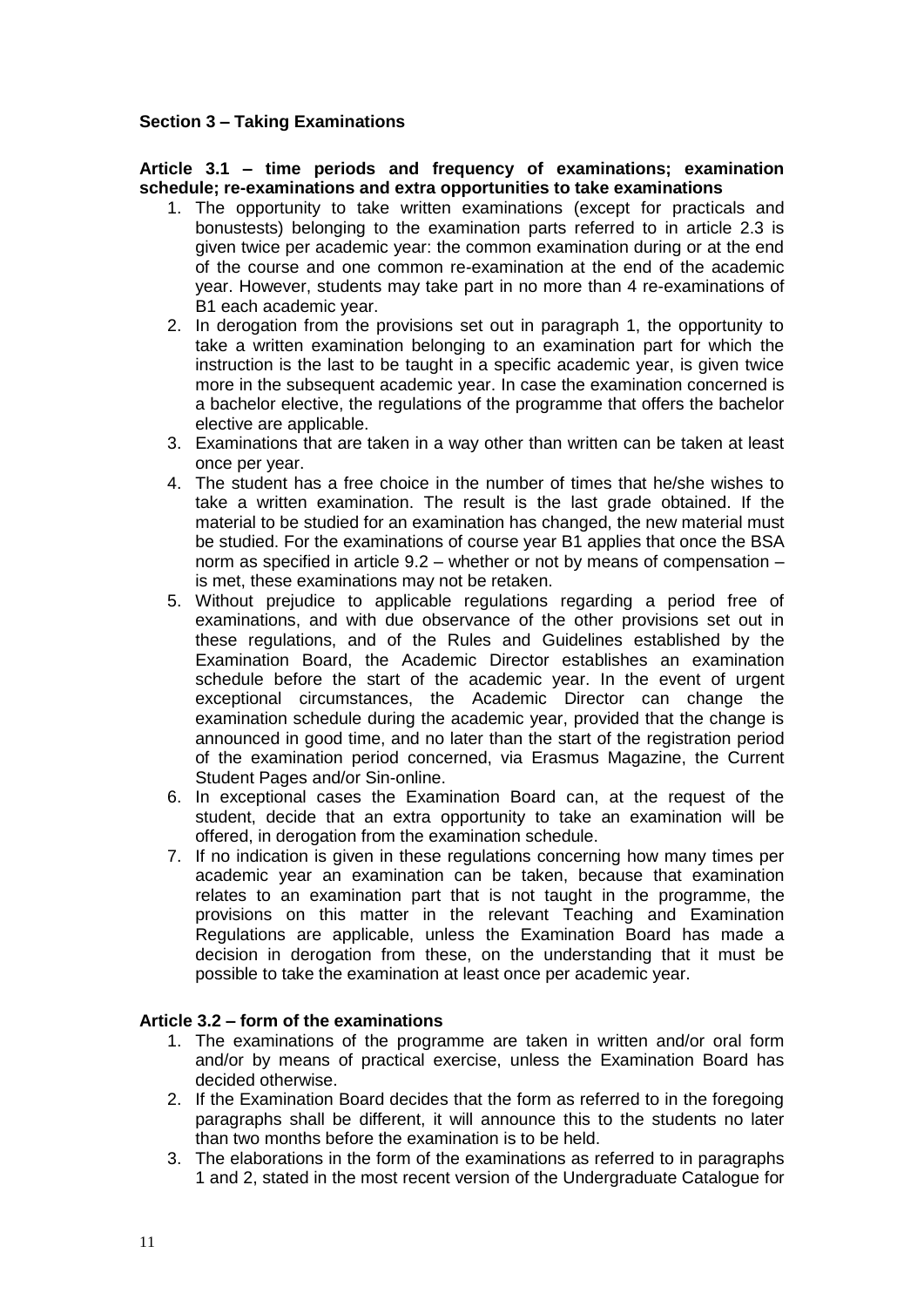the programme, constitute an integral part of these Teaching and Examination Regulations, without prejudice to the other provisions set out in these regulations.

- 4. In exceptional cases the Examination Board may, at the request of the student, decide to permit derogations from the provisions set out in paragraphs 1 and 2.
- 5. Physically impaired students or students disabled through the senses are offered the opportunity to take the examinations in a manner adapted as far as possible to their individual handicap. The Examination Board will, if necessary, obtain expert advice before making a decision.

#### <span id="page-11-0"></span>**Article 3.3 – oral examinations**

- 1. No more than one person will be given an oral examination at a time, unless the Examination Board has decided otherwise.
- 2. An oral examination is taken in public, unless in an exceptional case the Examination Board or the examiner concerned has decided otherwise, or the student has objected to this.

#### <span id="page-11-1"></span>**Article 3.4 – sequence of examinations**

- 1. Students may do a minor as referred to in article 2.3 paragraph 1 if they have obtained at least 60 ects of the programme. Students may officially register for the internship as referred to in article 2.3 paragraph 1 if they have successfully passed B1.
- 2. The examinations relating to the examination parts of B2 and B3 may not be taken before the student has obtained at least 40 ects of the examination parts of B1.
- 3. Students may start their Research Training/ Bachelor Thesis if they have passed all components of B1.

#### <span id="page-11-2"></span>**Section 4 – Result of Examinations**

#### <span id="page-11-3"></span>**Article 4.1 – determining, announcing and recording results of examinations; marking period**

- 1. After an oral examination has been taken, the examiner determines the result immediately, and gives the student a written explanation of this.
- 2. The examiner determines the result of a written examination as soon as possible, and no later than four weeks after the day on which it was taken. And no later than three weeks in case of first year examinations due to the binding study advice. In the event of *force majeure*, the Examination Board can permit derogation from this period.
- 3. The Department for Exam Administration RSM checks compliance with the marking period, and in the event that it is likely to be exceeded, reports this in good time to the chairman of the Examination Board.
- 4. With regard to an examination that is to be taken in a manner other than oral or written, the Examination Board decides in advance in what way and within what period the student will be given a written explanation of the result.
- 5. The examiner immediately reports the result to the Department for Exam Administration RSM, which then informs the student of this in writing.
- 6. The Department for Exam Administration RSM is responsible for recording the results of exams and examination parts. This Office also records what certificates have been presented to a student. No information about recorded data, with the exception of data about the certificates awarded, is given to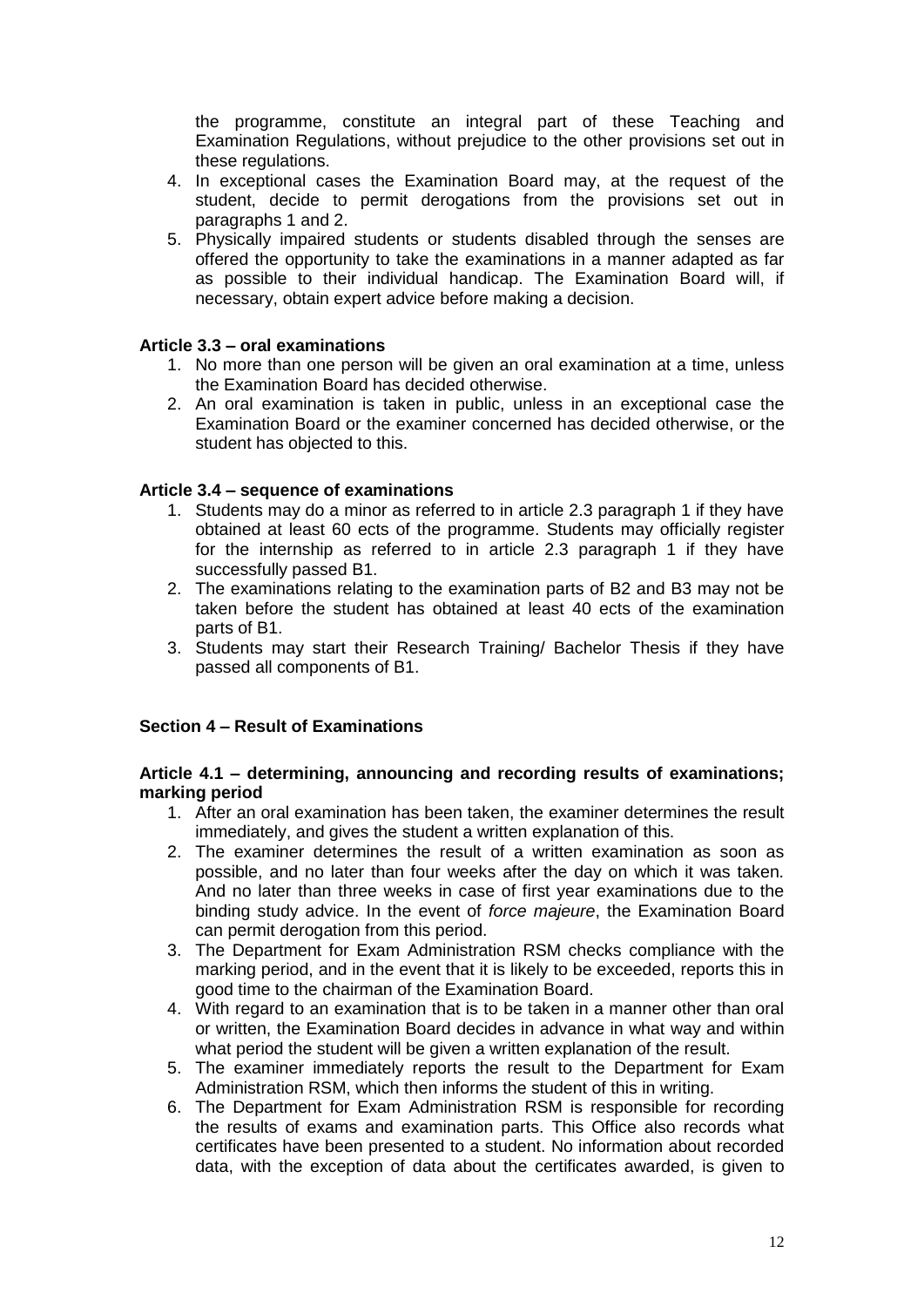anyone other than the student, the Examination Board, the directors of the programme, the Executive Board, the student advisor, the student counsellor and the Examinations Appeals Board (*CBE*). With the permission of the student, there may be derogation from the provisions set out in the last sentence.

- 7. The involvement of the Department for Exam Administration RSM as referred to in the previous paragraphs is without prejudice to the provisions in this matter determined by the Executive Board.
- 8. The written explanation concerning the result of an examination contains information about the way in which the student can lodge an appeal with the Examinations Appeals Board (*CBE*).

## <span id="page-12-0"></span>**Article 4.2 – period of validity**

- 1. Unless otherwise mentioned, the term of validity for the examination components passed is six years. The Examination Board may extend the term of validity if, in its judgement, the knowledge, insights and skills relating to the examination component in question are not obsolete.
- 2. The Examination Board can impose, with respect to an examination part taken and passed more than six years previously, an additional or alternative examination, before the student is admitted to take the exam concerned.
- 3. If an examination component should be tested by more than one examination, the term of validity of the partial result shall be limited to the academic year in which the partial examinations are taken, unless the examiner determines otherwise.

## <span id="page-12-1"></span>**Article 4.3 – right of inspection**

- 1. An explanatory meeting will be held as soon as possible after the assessment of the examination, but no later than four weeks after the results of the written examination have been announced. The examiner will determine the location and time of the explanatory meeting. During this meeting, interested parties may request to see the questions and assignments of the examination concerned, along with the criteria for assessment.
- 2. During the term mentioned in paragraph 1, persons who have taken written examinations may peruse their assessed work. The examiner shall determine the location and time of perusal. The examiner may combine perusal with the explanatory meeting mentioned in paragraph 1.
- 3. In the event that a student can demonstrate that he/she was prevented from being at the assigned location and time for the explanatory meeting mentioned in subjection 1, or appearing for perusal as referred to in paragraph 2, due to *force majeure*, at the request of the student an alternative opportunity will be offered, if possible within the term mentioned in paragraph 1.

## <span id="page-12-2"></span>**Section 5 – Exemption**

## <span id="page-12-3"></span>**Article 5.1 – exemption from examinations**

The Examination Board can, at the request of the student, grant exemption from an examination of an examination part referred to in article 2.3, on the grounds of:

having passed one or more examination(s) belonging to one or more examination part(s) of another university programme in the Netherlands, provided that this/these is/are, in the opinion of the Examination Board, equivalent or comparable in terms of content, study load and level; or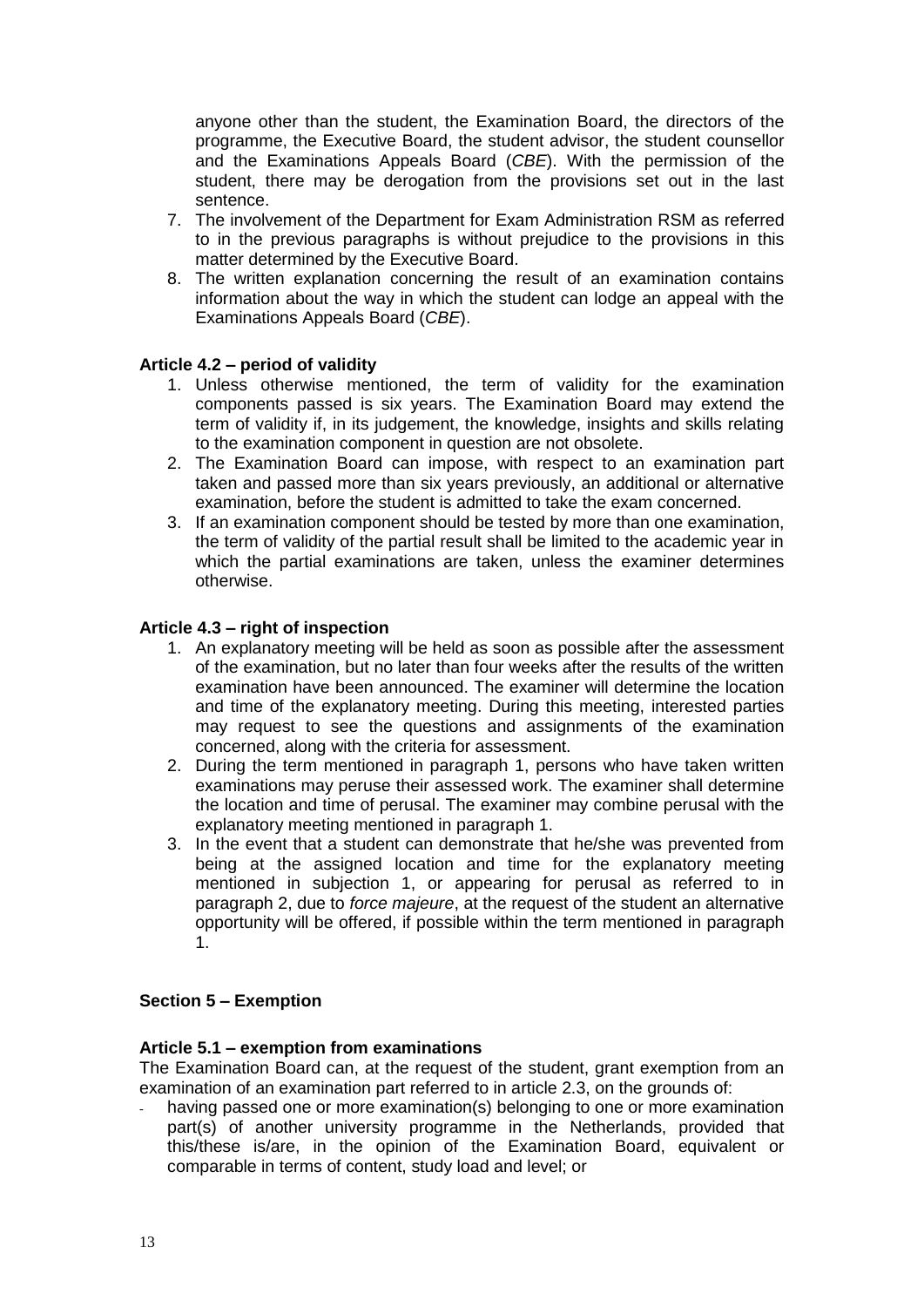- having passed one or more examination(s) belonging to one or more examination part(s) of a higher professional programme in the Netherlands, provided that this/these is/are, in the opinion of the Examination Board, equivalent or comparable in terms of content, study load and level; or
- having passed one or more examination(s) belonging to one or more examination part(s) of a higher education programme outside the Netherlands, provided that this/these is/are, in the opinion of the Examination Board, equivalent or comparable in terms of content, study load and level; or
- proof of relevant knowledge and experience gained outside the education in the aforesaid categories, provided that this is equivalent or similar in terms of nature, content and level to the examination part of the programme for which exemption is requested; or
- a combination of the aforesaid categories.

The Examination Board may ask the examiner(s) concerned for advice before making a decision.

## <span id="page-13-0"></span>**Section 6 – Result of the Exam**

#### <span id="page-13-1"></span>**Article 6.1 – the result of the exam**

- 1. After all the examination parts of the bachelor's exam have been taken, the exam has been passed, unless the Examination Board decided that the exam also includes its own investigation into the knowledge, understanding and skills of the student.
- 2. The head of the Department for Exam Administration RSM establishes rules and regulations for the application for the final exam. These rules and regulations require the approval of the Examination Board and must be timely and adequately disclosed.

## <span id="page-13-2"></span>**Section 7 – Previous Education and Selective Admission Procedure**

#### <span id="page-13-3"></span>**Article 7.1 – alternative requirements for deficiencies in previous education; requirements for English language**

- 1. Deficiencies in the previous education with regard to the subject Mathematics are eliminated by passing the Mathematics deficiency test to be taken for this purpose. This test is at the same level as the VWO exams Mathematics A or B (VWO new system), Mathematics A1,2 or B1 (VWO old system) or the International Baccalaureate: Mathematics, standard level. The precise subjects are announced at least one month in advance.
- 2. The requirement concerning mastery of the English language is fulfilled if the candidate has either passed the final examination in English at VWO level, or can submit TOEFL 80 with no sub scores below 20 or IELTS 6.0 with no sub scores below 6.0, or a similar result on a test that can be equated with these, or passes the English deficiency test organized by the institution; however, no further requirements concerning mastery of the English language are imposed for candidates who come from English-speaking countries or who have taken English-language secondary education in the Netherlands or abroad.
- 3. The holder of a Dutch VWO-diploma (old system) without the subject Economics 1 is exempt from the concerned research referred to article 7.25, paragraph 4 of the law.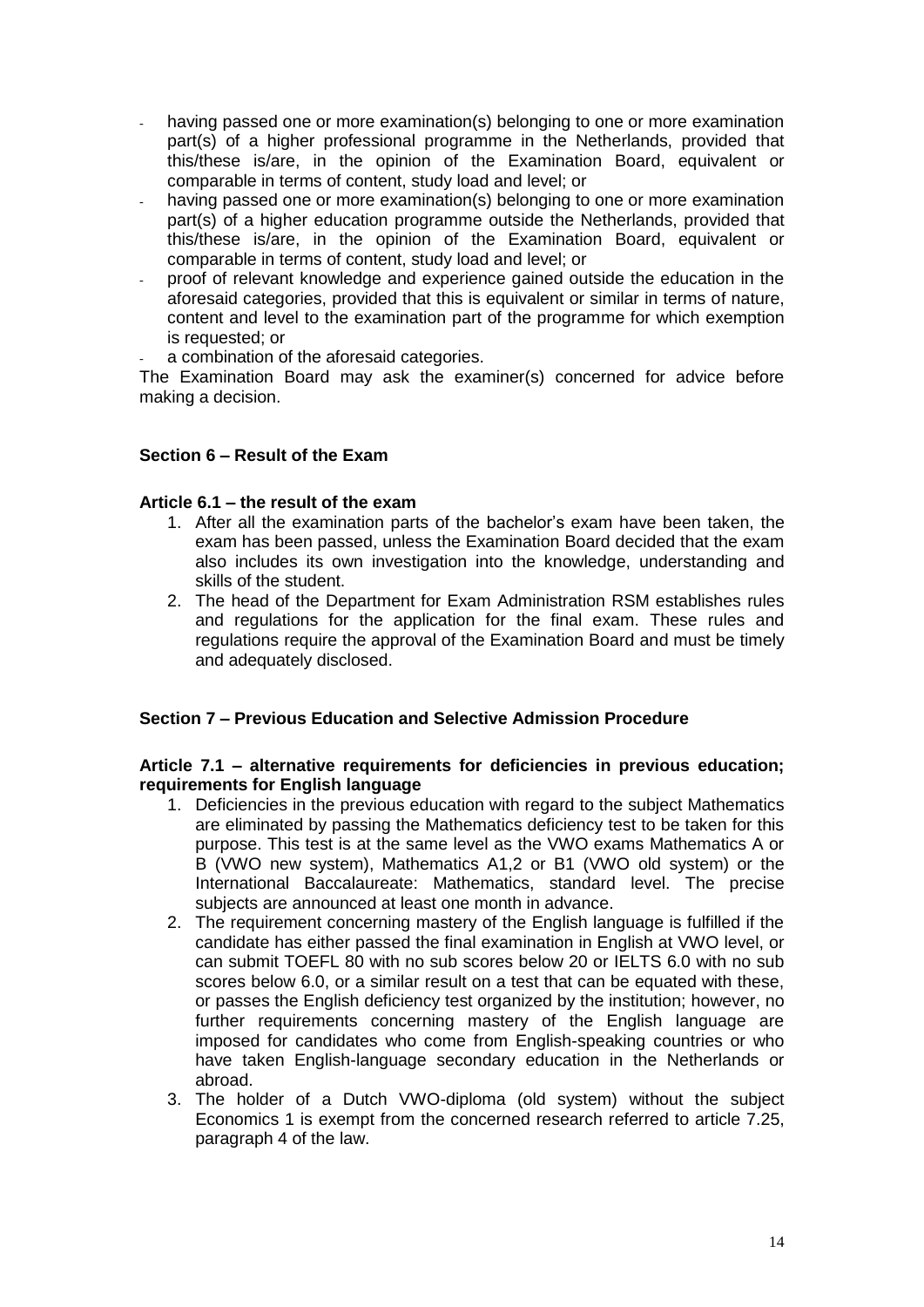### <span id="page-14-0"></span>**Article 7.2 – equivalent previous education**

- 1. To those who have diplomas of secondary or pre-university education, whether or not awarded in the Netherlands, which are deemed in ministerial regulations to be at least equivalent to the Dutch diploma of pre-university education, article 7.1 is applicable *mutatis mutandis*.
- 2. Those who have other diplomas of secondary or pre-university education awarded outside the Netherlands, which in the country of origin give access to university education, can be granted exemption by the Executive Board from the requirements of previous education referred to in article 7.24, paragraph 1 of the law, provided that they fulfil the requirements stated in article 7.4 of these regulations.

## <span id="page-14-1"></span>**Article 7.3 – colloquium doctum**

For the entrance examination as referred to in article 7.29 of the law, hereinafter referred to as the *colloquium doctum*, the following requirements are set:

- **English:**
	- Passing a test equivalent to the Central Written Examination English at VWO level;
- **Mathematics:**

Knowledge of mathematics, as required for the subject Mathematics A or B, A1,2 or B1 final examination of VWO or the International Baccalaureate: Mathematics, standard level.

#### <span id="page-14-2"></span>**Article 7.4 – entrance requirements for those with a non-Dutch diploma that is not deemed in the ministerial regulations to be equivalent to the Dutch VWO diploma**

Those with diplomas as referred to in article 7.2, paragraph 2 may be admitted to the programme by the Executive Board after they have fulfilled the requirements stated in article 7.3 that are applied within the scope of the *colloquium doctum* with regard to the subjects English and Mathematics.

## <span id="page-14-3"></span>**Article 7.5– selective admission procedure**

- 1. With reference to article 7, paragraph 5 of the 'Experimentenwet', a selective admission procedure is in place for the Bachelor programme in International Business Administration.
- 2. Next to the regular, formal requirements as included in articles 7.1 and 7.2. of the Teaching and Examination Rules of the programme, following admission criteria apply:

a. For holders of all diploma's that qualify for the programme:

- a priority for applicants with a relevant international background: nationality, place of birth, place of residence, education, experience; to be proven by the motivation letter (see below);
- a priority for applicants with strong international ambitions; to be proven by the motivation letter;
- a priority for applicants with a proven interest for international aspects of the respective courses attended at secondary school. As proven interest will primarily be considered the way in which the compulsory assignments are geared towards international aspects of the course. Within the Dutch educational system it will mainly be the so-called 'profielwerkstukken' that will be evaluated;
- b. For holders of the Dutch VWO diploma:
- c. a final average grade of 7.0 or higher;
	- $-$  a grade of 7.0 or higher for English;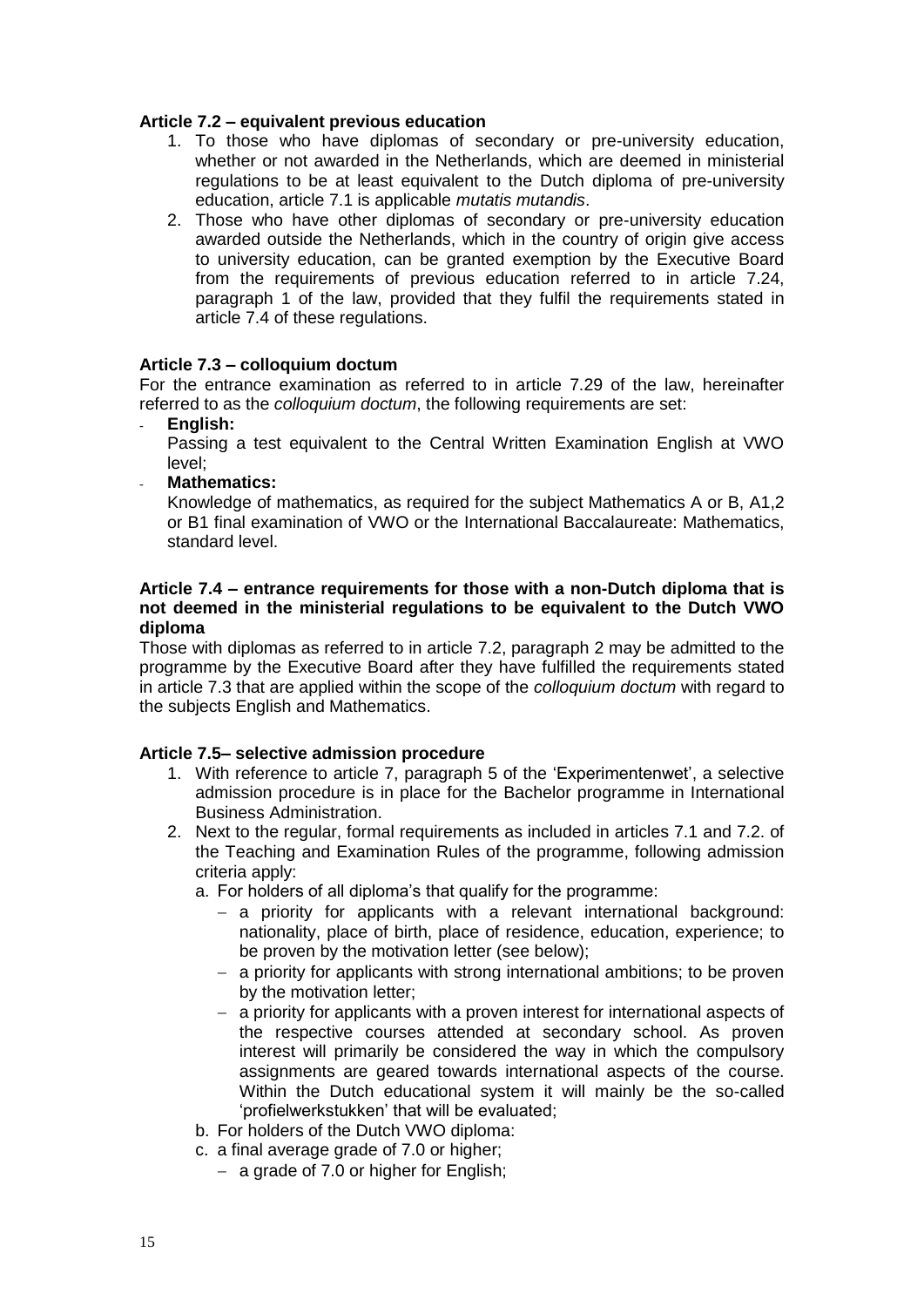- a grade of 7.0 or higher for Mathematics;
- d. For holders of the Dutch HBO propedeutic diploma:
	- an average grade of 7.0 (out of 10) or higher over pre-HBO studies and over the first year of HBO studies;
	- mathematics entrance exam Erasmus University Rotterdam with a grade 7.0 (out of 10) or higher. Exempted from this test are:
		- students who did the Dutch VWO before HBO and successfully passed Mathematics A1,2 or Mathematics B with a grade of 7.0 (out of 10) or higher or
		- students who did the Dutch VWO as from 2009 before HBO and successfully passed the new Mathematics A or Mathematics B with a grade of 7.0 (out of 10) or higher;
	- TOEFL or IELTS official test results if students do not have a VWO diploma;
- e. For holders of the International Baccalaureate (IB) diploma:
	- 33 credits or more, for which the Extended Essay (EE), Theory of Knowledge (TOK) and Creativity, Action Service (CAS) may be included;
	- a grade of 5 or higher for Mathematics Standard Level or a grade of 4 or higher for Mathematics Higher Level;
- f. For holders of the European Baccalaureate (EB) diploma:
	- $-$  a final average grade of 7.0 or higher;
	- $-$  a grade of 7.0 or higher for English;
	- a grade of 7.0 or higher for Mathematics, minimum 3 hrs/week;
- g. For holders of the German Abitur:
	- a final average grade (Durchschnittsnote) of 1.8 or higher;
	- $-$  a grade of 10 or higher for English:
	- a grade of 10 or higher for Mathematics;
- h. For holders of the French Baccalaureate:
	- a final average grade of  $13/20$  or higher (OIB honours  $12.5/20$ );
	- a grade of 13/20 or higher for English (OIB honours 12.5/20);
	- a grade of 13/20 or higher for Mathematics (OIB honours 12.5/20);
	- TOEFL 80 with no sub scores below 20 or IELTS 6.0 with no sub scores below 6.0;
- i. For holders of Chinese secondary school exams:
	- $-$  a final average grade of 80/100 or 120/150;
	- GaoKao, with a minimum score of 500 (300 for applicants from the Jiangsu province; 420 for applicants from Shanghai province; 650 for applicants from Hainan province);
	- preferably at least one year of university education (at a recognized institution);
	- mathematics entrance exam Erasmus University Rotterdam;
	- TOEFL 80 with no sub scores below 20 or IELTS 6.0 with no sub scores below 6.0;
	- Nuffic certificate:
- j. For holders of other non-Dutch diplomas:
	- $-$  a final average grade at 70 % level;
	- $-$  a grade at 70 % level for English;
	- a grade at 70 % level for Mathematics;
	- TOEFL 80 with no sub scores below 20 or IELTS 6.0 with no sub scores below 6.0;
	- mathematics entrance exam Erasmus University Rotterdam with a grade of 7.0 (out of 10) or higher.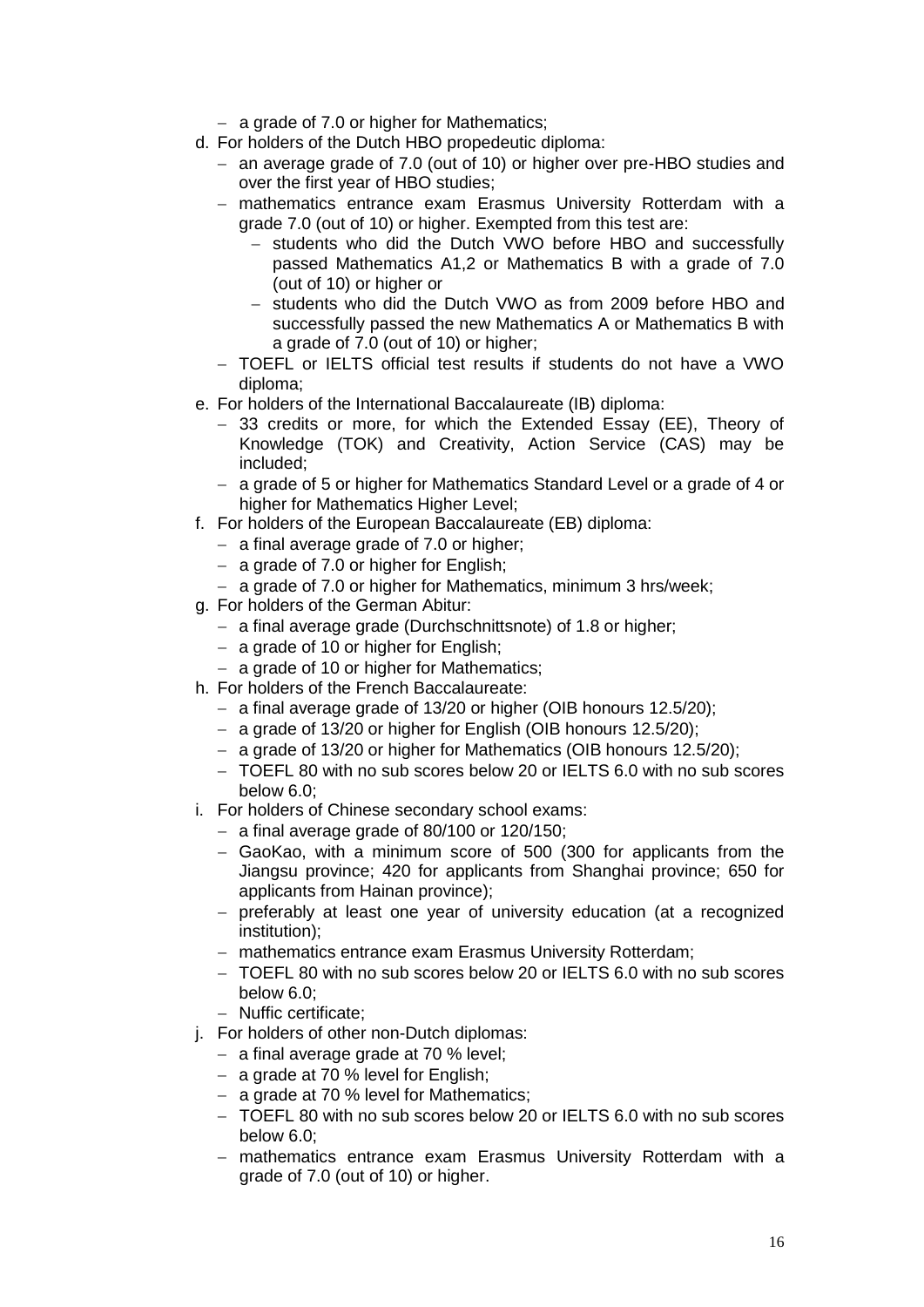Additionally, all applicants need to send in a two-page motivation letter and an overview of school grades.

- 3. The motivation letter should include information on:
	- relevant international background, experience and education;
	- motivation for the IBA programme;
	- motivation for RSM;
	- international future ambitions
- 4. Students should apply for the programme before May 1 each year.
- 5. The Board of the University has installed a Selection Committee within RSM. The Selection Committee conducts the selection procedure according to the regulations set within the 'Experimentenwet' and the Teaching and Examinations Regulations. A rolling admission applies to the IBA programme. This means that students can apply throughout the year and will be informed on the outcome of their application within six weeks of their application, provided that they submitted the necessary documents and fulfilled the requirements (such as an English-language test and/or math entrance exam if applicable). Decisions of the Selection Committee are open to appeal at the Appeals Board of Erasmus University within 6 weeks after the decision has been sent to the applicant.

## <span id="page-16-0"></span>**Section 8 – Study Counselling**

## <span id="page-16-1"></span>**Article 8.1 – study counselling and advice**

- 1. The Department for Exam Administration RSM is responsible, without prejudice to the respective provisions of the Executive Board, for recording the study results in such a way that each student can be given an overview at least once per quarter of the results that he/she has obtained in relation to the study and exam programme of the programme.
- 2. The Dean is responsible for the study counselling of students who are enroled for the programme, partly in order to assist their orientation towards possible study paths within and outside the programme.

## <span id="page-16-2"></span>**Section 9 – The Binding Study Advice**

## <span id="page-16-3"></span>**Article 9.1 – rejection**

On the grounds of article 7.8b, paragraph 3 of the law, the dean of the School can prohibit further studies, as long as the student has not yet passed or has been exempt from the first-year phase (B1) of the programme. This rejection is given only if the student, with due consideration of his/her personal circumstances, is not regarded as suitable for the programme, because his/her study results do not fulfil the norms as referred to in article 9.2 of these regulations. This prohibition is valid for a period of three academic years.

## <span id="page-16-4"></span>**Article 9.2 – norms**

- 1. At the end of the first year of enrolment all examination parts of the teaching programme of the first year (B1) must have been obtained. In this regard exempted or compensated parts are considered to be obtained.
- 2. The Examination Board can adjust the above mentioned norm on the base of an individual study plan, as referred to in article 9.5, paragraph 2, provided that the student must obtain all examination parts of the teaching programme of the first year (B1) at the end of the second year of enrolment.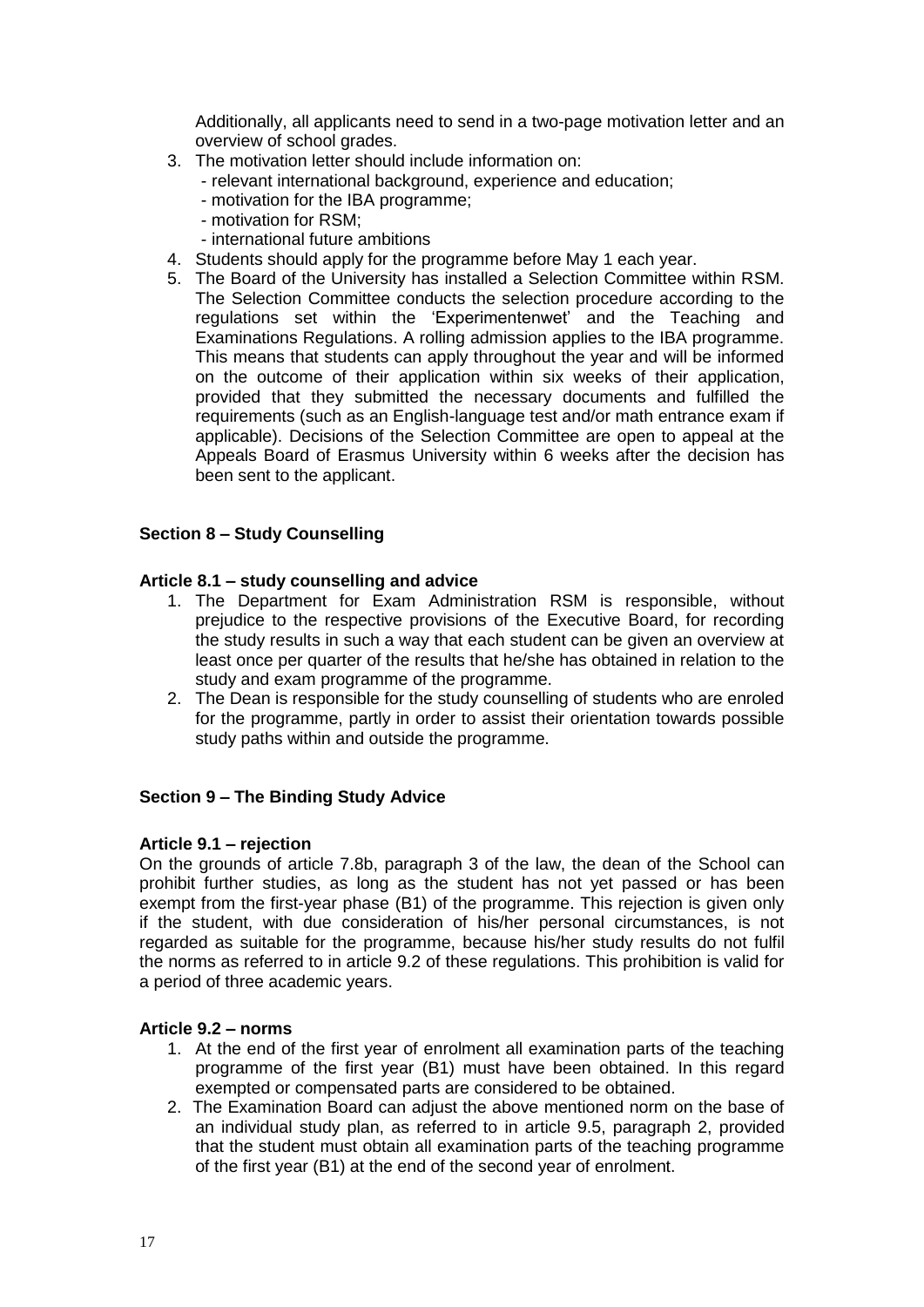The Examination Board shall decide as soon as possible, but in any case, within four weeks after submission of the individual study plan, taking into account the circumstances, the study delay and the possibility of the student to continue the programme. In case the development of the personal circumstances gives cause to, the Examination Board can adjust the individual study plan and the norm on motivated request of the student and after consultation with the student adviser.

The adjusted norm will be expressed in whole ects credits, specifying the period within which the adjusted norm must be met.

#### <span id="page-17-0"></span>**Article 9.3 – times**

The programme's recommendation regarding the continuation of studies is issued at the following times: during both the first and the second year of enrolment for the programme, after the last re-examination of the examination parts of the first-year phase (B1) at the end of the academic year, but no later than the start of the new academic year.

#### <span id="page-17-1"></span>**Article 9.4 – student counselling and monitoring of students' progress**

- 1. During the first year of enrolment, the Examination Board of the programme issues on at least three occasions a provisional recommendation regarding continuation of studies to those students who, on the grounds of the obtained number of ects, are not expected to fulfil the norms stated in article 9.2 of these regulations.
- 2. The further regulation of student counselling and monitoring of students' progress during the first-year phase (B1) is described in the Undergraduate Catalogue for the programme.

#### <span id="page-17-2"></span>**Article 9.5 – personal circumstances**

- 1. The personal circumstances that are taken into consideration when the recommendation regarding the continuation of studies is issued are:
	- sickness, handicap or pregnancy of the student concerned,
	- special family circumstances,
	- membership of the University Board, the Faculty (School) Board or the Programme Committee,
	- other circumstances as referred to in article 2.1 of the Implementation Decree of the Higher Education and Research Act (*WHW*).
- 2. A student who, as a result of personal circumstances, can reasonably be expected to incur prolongation of the programme must report this in good time to the student adviser. The purpose of this report is to restrict the prolongation of the programme as a result of the circumstances and, if necessary in the opinion of the student adviser, to formulate an individual study plan. The report is made in good time if it is made within four weeks of the commencement of the circumstances. If the circumstances are such that the student or the manager of his/her affairs does not have the opportunity to report this within four weeks, the reporting in good time or otherwise will be assessed in the light of those circumstances.

If the individual study plan also implies that the first year (B1) cannot be completed within the first year of enrolment, then the individual study plan needs to be submitted to the Examination Board for approval no later than two weeks before the end of the first academic year.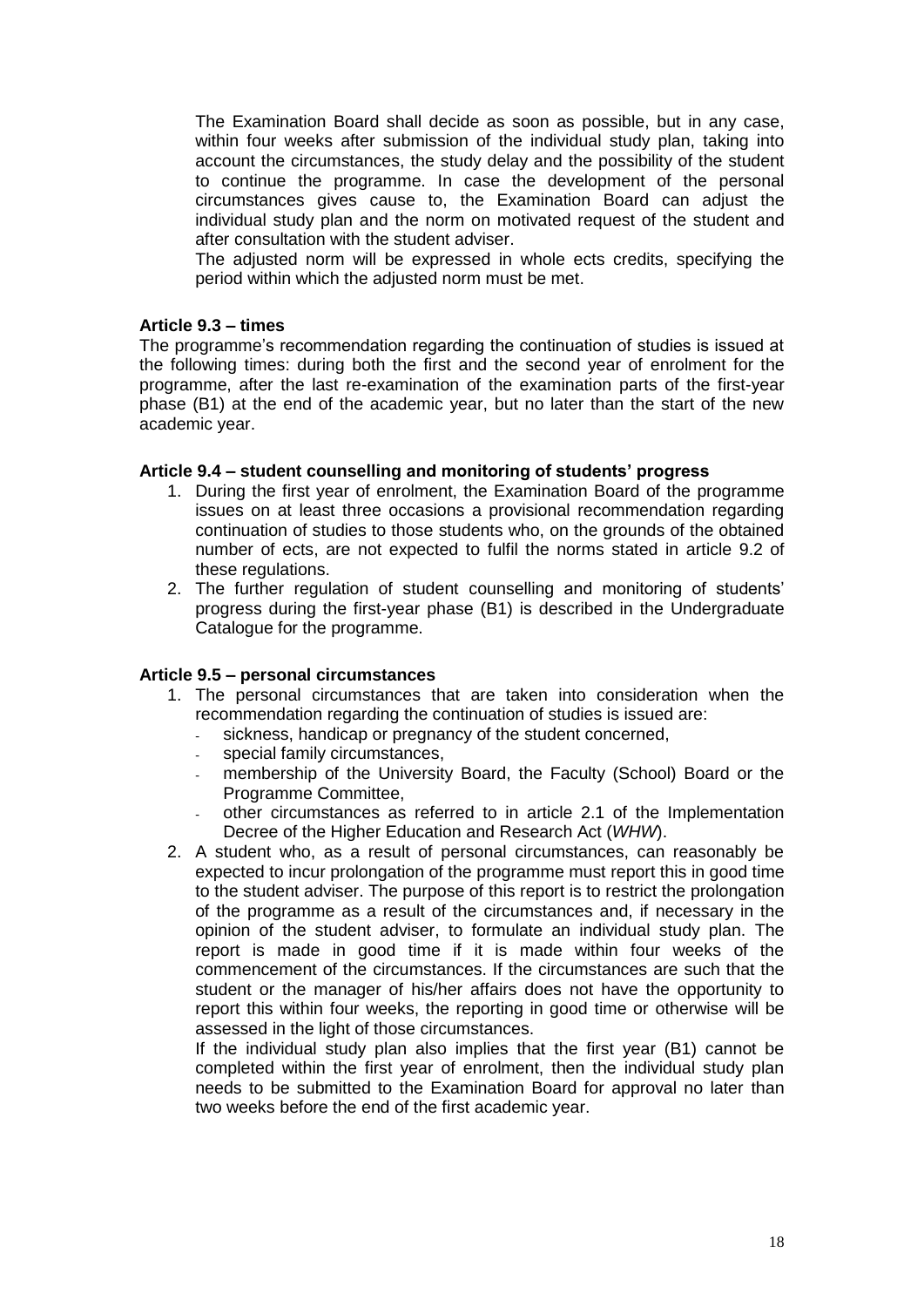#### <span id="page-18-0"></span>**Article 9.6 – content and form of the recommendation regarding the continuation of studies**

The recommendation regarding the continuation of studies is issued in written form and contains:

- a. the norm that applies for the student concerned, expressed in the number of ects of the first-year phase (B1) to be obtained;
- b. the number of credits of the first-year phase (B1) obtained;
- c. if the norm has not been obtained, the personal circumstances that have been taken into consideration;
- d. whether or not a rejection has been attached, as referred to in article 7.8b, paragraph 3 of the law;
- e. if a rejection is attached to the recommendation regarding the continuation of studies:
	- 1. the information that the student may not enrol as a student or external student for the programme for the next three academic years,
	- 2. advice about continuation of studies within or outside the Erasmus University Rotterdam;
- f. the possibility of appeal to the Examination Appeals Board (*CBE*) and the period within which the appeal must be lodged.

### <span id="page-18-1"></span>**Article 9.7 – hardship clause**

If application of the rules of this Section results in unreasonable or unfair situations with respect to the student or a group of students, the student or group of students concerned may submit a written and reasoned request for derogation from the said rules to the dean of the School. The dean of the School can, after consultation with the Examination Board and student counsellor, derogate from these rules in favour of the student or group of students.

## <span id="page-18-2"></span>**Section 10 – Calculation Rules for Establishing Students' Progress**

#### <span id="page-18-3"></span>**Article 10.1 – calculation rules for establishing students' progress**

For the annual establishment of students' progress by the Executive Board within the scope of student grants and loans, the following calculation rules are used for the allocation of credits to the study results obtained:

- a. Credits are awarded for study units that are completed with a pass 5.5 or higher. The credits are awarded for the academic year in which the pass has been obtained.
- b. Credits are awarded on the level of examination parts for which credits are explicitly stated in the list of article 2.3, i.e. no other credits or bonus points are awarded than those stated in Art. 2.3.
- c. In derogation from the provisions set out under a., credits can also be awarded for study units that are completed with a result that, according to the provisions set out in the Rules and Guidelines established by the Examination Board, can be compensated with high(er) results for other study units Credits are then awarded for the academic year during which the compensation as referred to in the previous sentence is actually made.
- d. If a previously obtained pass or compensated unsatisfactory (part-) result becomes invalid or can no longer be brought into an examination that is to be taken, this has no influence on the (previous) award of credits for the study unit concerned. That is to say, once credits have been awarded, they remain in effect for the application of this article.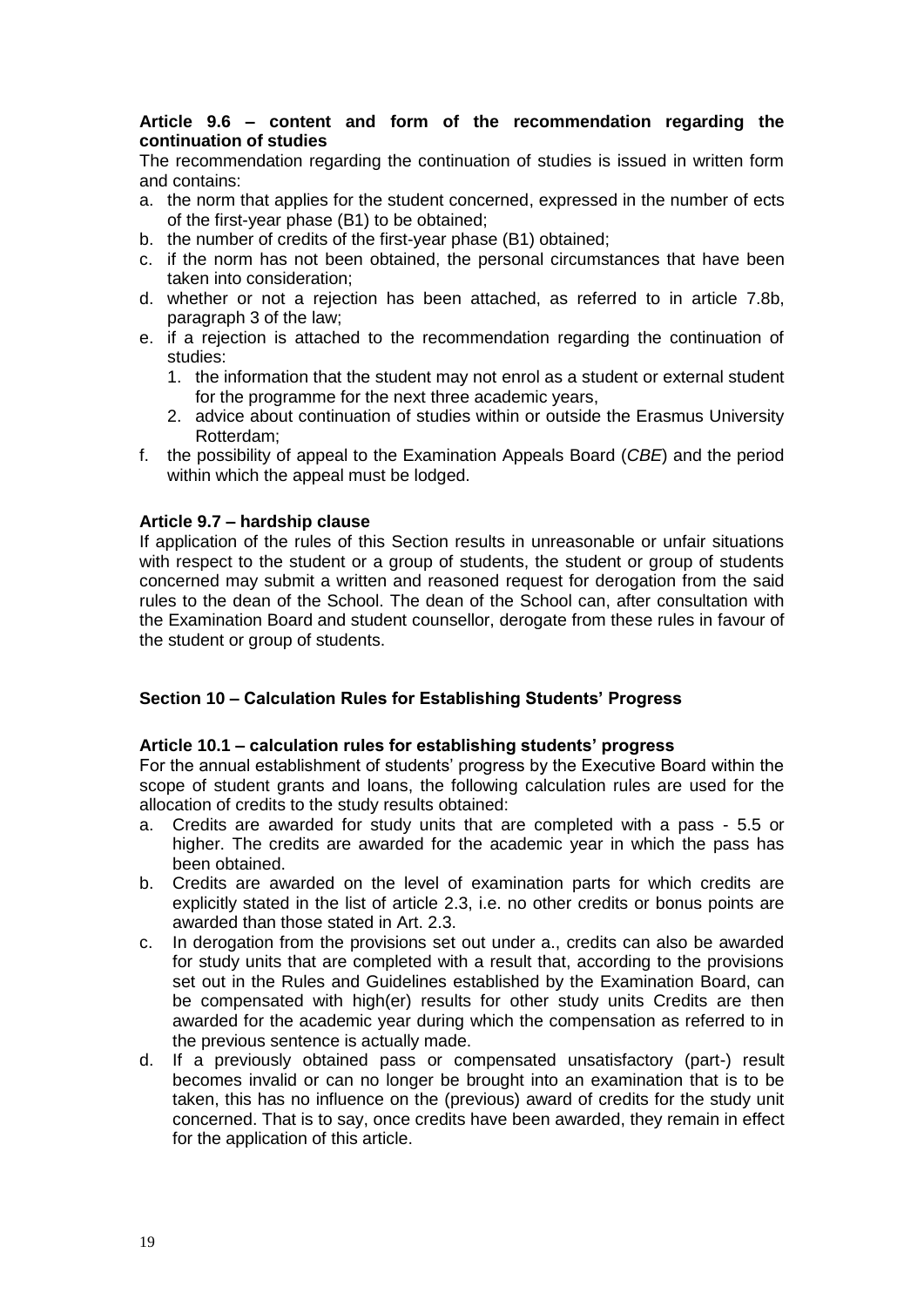- e. For study units for which credits have previously been awarded, credits cannot be awarded for a second time, even if the student (again) obtains a pass for the study unit concerned.
- f. For the application of this article, no credits are awarded for exemptions.
- g. Students who take study units of other programmes as part of the bachelor's or the master's degree programme, with the approval of the Examination Board, are awarded a number of credits for these, to be established by the Examination Board, in the academic year in which these examination parts are completed with a pass result. The calculation rules referred to in this article are applicable here, *mutatis mutandis*.

#### <span id="page-19-0"></span>**Section 11 – Final and Implementation Provisions**

#### <span id="page-19-1"></span>**Article 11.1 - amendments changes**

- 1. Amendments to these regulations will be adopted by the dean RSM through a separate decree.
- 2. No amendments will be made that are applicable to the current academic year, unless the interests of the students are, in reason, not thereby prejudiced.
- 3. Moreover, amendments must not influence, to the detriment of the students any other decision, which has been taken with respect to a student by the Examination Board by virtue of these regulations.

#### <span id="page-19-2"></span>**Article 11.2 - hardship clause**

In very exceptional individual circumstances, in which application of one or more of the provisions set out in these regulations leads to evidently unreasonable and/or unfair situations with regard to a student, a student can submit a request in writing, and with reasons, for derogation from the said provision(s) to the Examination Board. The Examination Board may, after consulting the relevant examiner(s) and the student advisor or student counsellor, derogate from the said provision(s) in favour of the student. A decision to reject the student's request will not be made by the Examination Board until the applicant has been given the opportunity to present his or her case, if this is requested.

#### <span id="page-19-3"></span>**Article 11.3 – announcement**

The dean RSM is responsible for an appropriate announcement of these regulations and of amendments to these documents.

#### <span id="page-19-4"></span>**Article 11.4 – entry into force**

These regulations enter into force on 1 September 2013.

## <span id="page-19-5"></span>**Section 12 – Transitional Provision**

#### <span id="page-19-6"></span>**Article 12.1 – completing the bachelor programme and transfer regulation master programme cohorts 2007-2008 and previous ones**

1. Students who were already enroled for the bachelor programme International Business Administration in the academic year 2006-2007 or earlier must complete the programme according to the curriculum as laid down in article 2.3 of the Teaching and Examination Regulations 2006-2007.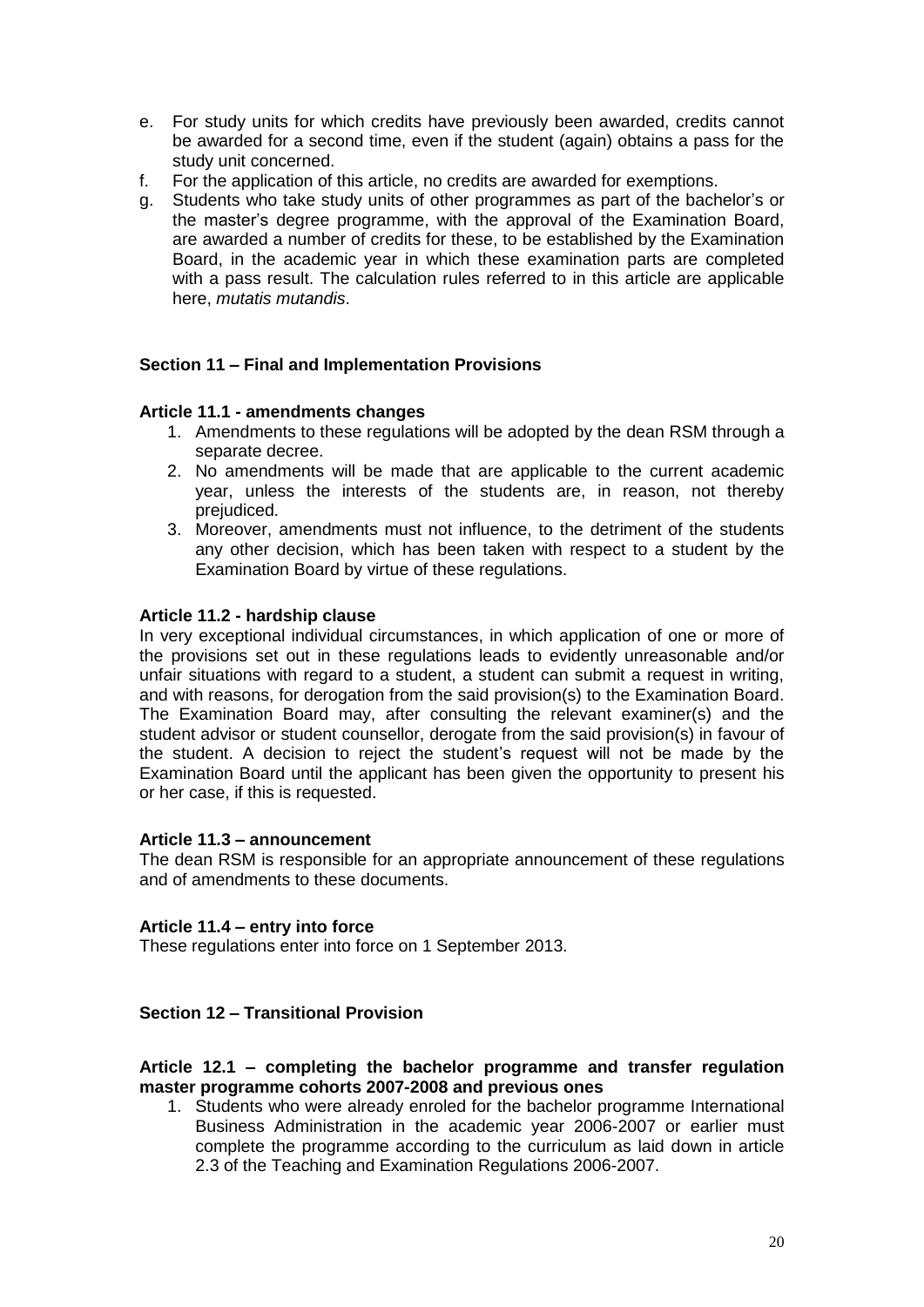- 2. Students who were enroled for the first time for the programme in the academic year 2007-2008, must complete the programme according to the curriculum as laid down in article 2.3 of the Teaching and Examination Regulations 2007-2008.
- 3. The classes of the courses in the curriculum as referred to in the first and second paragraph that have not been completed yet, can be taken in accordance with the equivalency table in appendix I, as well as the examinations of these courses.
- 4. The paragraphs of this article apply equally to the pre-master students who started the pre-master programme in the academic year 2007-2008 or earlier.
- 5. If examination parts obtained in 2007-2008 or previously are no longer valid due to expiry of the validity as referred to in article 4.2, then the equivalent examination parts as listed in the Equivalence table IBA curriculum 2008- 2009 (appendix 1) must be obtained. In case an examination part is not listed in the equivalence table it is no longer possible to retake the examination part concerned.

#### <span id="page-20-0"></span>**Article 12.2 – transition rule cohorts 2011 and earlier with respect to the binding study advice**

Students from cohorts 2011 and earlier that have not received a negative binding study advice by the end of the academic year 2011-2012 but have not yet met all B1 requirements, must in derogation of article 9.2 complete all B1 courses by the end of academic year 2012-2013. In the event that not all B1 courses are completed by the end of academic year 2012-2013, then they will receive a negative binding study advice as indicated in section 9 of the Examination Regulations unless the Examination Board decides on the basis of article 9.2, second paragraph that the norm of the Binding Study Advice should be adjusted or if the dean on the basis of article 9.7 applies the hardship clause.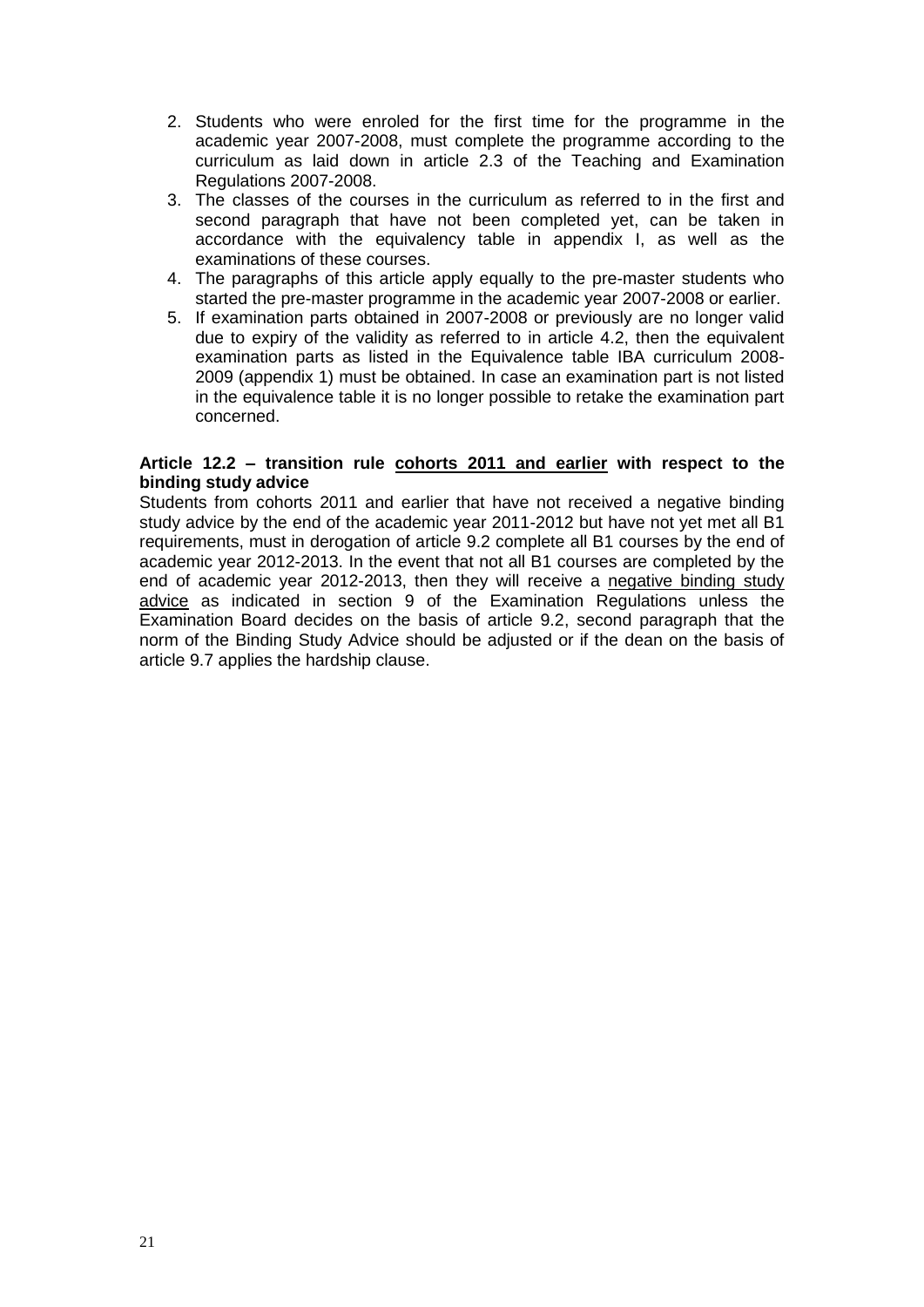| Code              | <b>Courses "old style"</b><br>(Up to and including 2007/2008) | Code               | Equivalent courses "new style" (as of<br>2008/2009) |
|-------------------|---------------------------------------------------------------|--------------------|-----------------------------------------------------|
| BAP53             | Quant. Meth. & Techn.: Mathematics (4)                        | <b>BAP53</b>       | Quant. Meth. & Techn.: Mathematics (4)              |
| BAP54             | Informatics (3)                                               | <b>BAP65</b>       | Skills 1: Informatics (2)                           |
| <b>BAP55</b>      | Skills Training (4)                                           | BAP67              | Skills 3: Ac. Writing & Critical Thinking (2)       |
| BAP56             | Microeconomics & Markets (7)                                  | BAP68              | Microeconomics & Markets (5)                        |
| BAP57             | Operations Management (5)                                     | BAP57              | Operations Management (5)                           |
| BAP58             | Quant. Meth. & Techn.: Statistics (4)                         | <b>BAP58</b>       | Quant. Meth. & Techn.: Statistics (4)               |
| BAP59             | Business Plan (6)                                             | <b>BAP59</b>       | Strategic Business Plan (6)                         |
| BAP60             | Found. of Finance & Accounting (7)                            | BAP69              | Found. of Finance & Accounting (6)                  |
| BAP61             | Macroeconomics & Inst. Context (7)                            | BAP70              | Macroeconomics & Inst. Context (5)                  |
| BAP62             | Found. of Behavioral Science (3)                              | BAP71              | Organizational Behaviour (6)                        |
| BAP63             | English for Business (5)                                      | BAP66              | Skills 2: Effective Business Communication<br>(3)   |
| BAP64             | Introduction to International Business<br>(5)                 | BAP64              | Introduction to International Business (5)          |
|                   |                                                               |                    |                                                     |
| BAB01             | Management Accounting (6)                                     | BAB01              | Management Accounting (6)                           |
| BAB02             | International Business Strategy (5)                           | BAB <sub>18</sub>  | Strategic Management (6)                            |
| BAB04             | Foundations of Business Law (3)                               | BAD <sub>15</sub>  | Foundations of Business Law (4)                     |
| BAB05             | International Financial Management (4)                        | BAB <sub>20</sub>  | Technology for Managers (4)                         |
| BAB06             | Organization & Management (5)                                 | BAB21              | Organizational Theory & Dynamics (6)                |
| BAB07             | International Investment & Trade (4)                          | BAP72              | International Investment & Trade (4)                |
| BAB08             | Applied Business Methods (6)                                  | BAB08              | Applied Business Methods (6)                        |
| BAB10             | Business-Society Management (6)                               | BAB <sub>22</sub>  | Business-Society Management (5)                     |
| BAB11             | International Marketing Research (3)                          | BAB <sub>11</sub>  | International Marketing Research (3)                |
| BAB13             | Methodology of Management Science<br>(3)                      | BAP73              | Methodology (3)                                     |
| BAB14             | Cross Cultural Management (4)                                 | BAB <sub>23</sub>  | Cross cultural Management / Int. Case (5)           |
| BAB <sub>15</sub> | Marketing Management (6)                                      | BAB <sub>25</sub>  | Marketing Management (5)                            |
| BAB16             | Business Information Management (5)                           | BAD <sub>14</sub>  | Business Information Management (5)                 |
|                   |                                                               |                    |                                                     |
| BAD01             | Innovation Management (4)                                     | BAD01              | Innovation Management (4)                           |
| BAD02             | Strategic Management (4)                                      | BAB <sub>18</sub>  | Strategic Management (6)                            |
| BAD04/BTH00       | Research Project + Bachelor Thesis<br>(16)                    | BAD <sub>10</sub>  | Research Training + Bachelor Thesis (12)            |
| BAD05             | Human Resource Management (6)                                 | BAD11              | Human Resource Management (5)                       |
| BAD06             | Financial Accounting (5)                                      | BAD06              | Financial Accounting (5)                            |
| BAD07             | Corporate Finance (5)                                         | BAB24              | Corporate Finance (5)                               |
| BAD08             | Organizational Dynamics (4)                                   | BAB21              | Organizational Theory & Dynamics (6)                |
| BAD09             | Supply Chain Management (6)                                   | BAD <sub>13</sub>  | Supply Chain Management (5)                         |
| BAE01             | Bachelor Elective Language (5)                                | BAE01              | Bachelor Elective Language (5)                      |
| or<br>BAE02       | and/or<br>Bachelor Elective RSM (10)                          | or<br><b>BKBxx</b> | and/or<br>Minor (15)                                |
| Or                | or                                                            | or                 | or                                                  |
| B<br>or           | Bachelor Exchange (20)<br>or                                  | B<br>or            | Bachelor Exchange (20)<br>or                        |
| BAE03             | Bachelor Internship (10)                                      | BAE04              | Bachelor Internship (15)                            |

# **Appendix I: Equivalence table IBA curriculum 2008-2009**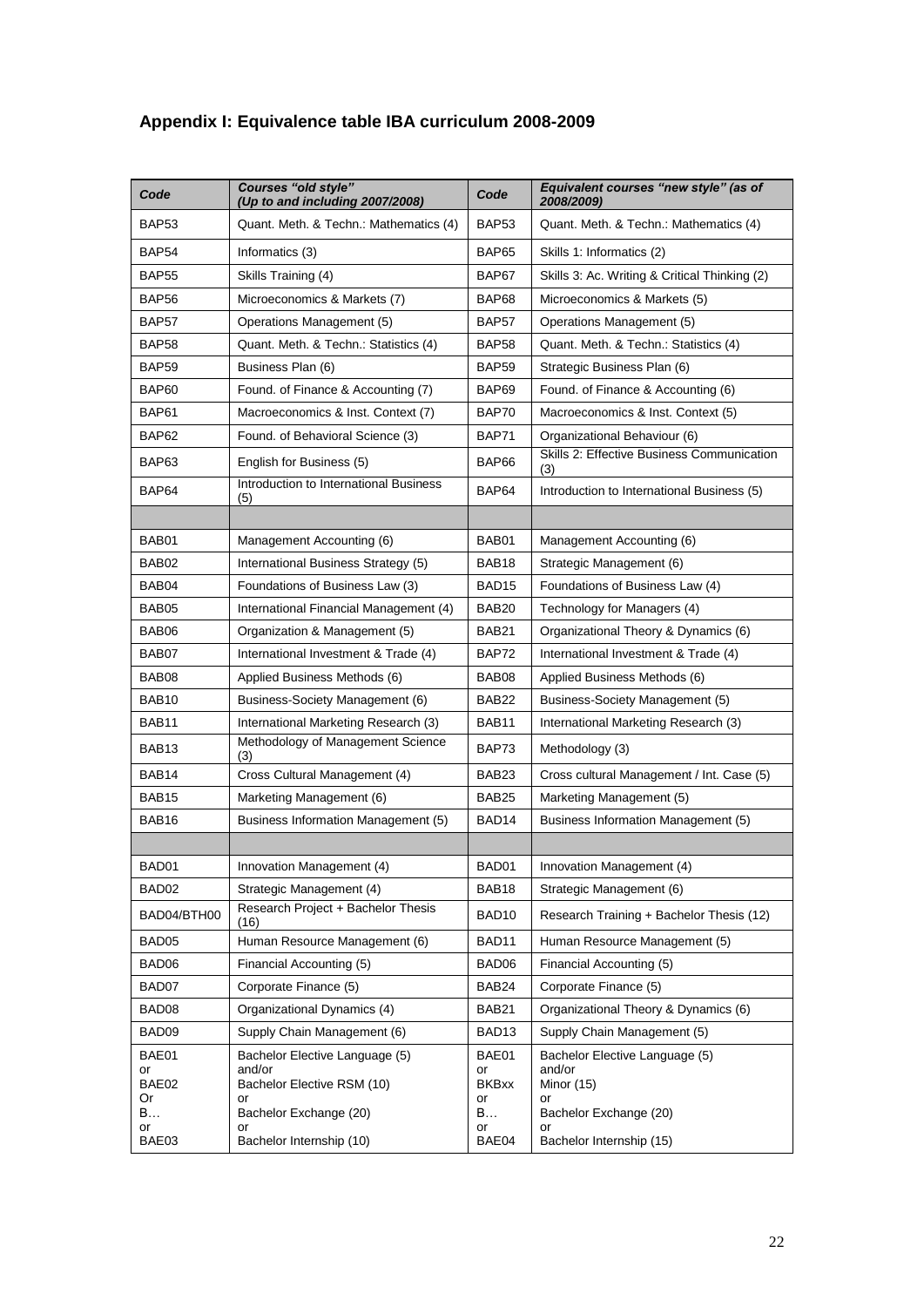## <span id="page-22-0"></span>4. Rules and Guidelines of the Bachelor of Science in International Business Administration 2013-2014

### <span id="page-22-1"></span>**Section 1 – General**

#### <span id="page-22-2"></span>**Article 1.1 – applicability of the Rules and Guidelines**

These Rules and Guidelines are applicable to the examinations and the final exam of the bachelor's degree programme BSc in International Business Administration at the Rotterdam School of Management, Erasmus University, hereinafter referred to as the programme.

#### <span id="page-22-3"></span>**Article 1.2 – definitions**

- 1. Unless differently mentioned, in these Rules and Guidelines, the same definitions will be used as formulated in article 1.3 of the Teaching and Examination Regulations.
- 2. Fraud: the action or negligence of a student as a result of which it is impossible, entirely or in part, to form a correct judgment concerning his/her knowledge, insight and skills.

#### <span id="page-22-4"></span>**Article 1.3 – day-to-day procedure of the Examination Board**

The Examination Board may assign tasks to its members for taking care of daily procedures.

#### <span id="page-22-5"></span>**Article 1.4 – holding of exams, (sub) examination parts or examinations**

In each of the examinations referred to in article 7.10 of the law, the investigation is carried out and its result assessed by the examiner(s) appointed for this purpose by the Examination Board. The members of the academic staff are in any case the examiner for the study units that they provide.

#### <span id="page-22-6"></span>**Article 1.5 – the criteria**

In the decision making process the Examination Board employs the following criteria as a guideline – and in case of contrariety of criteria weighs the importance of employing one against another -:

- the preservation of the quality and selection criteria of each examination;
- the efficiency criteria, for example, expressed in terms of aiming to limit loss of time (wherever possible) for students who make rapid progress with their studies when preparing for examinations;
- motivating students to interrupt their studies as soon as possible in cases where it is very unlikely that they will pass their examinations;
- protecting students from trying to take on too large a study load;
- tolerance towards students who, through circumstances beyond their control, have encountered delays during their studies.

## <span id="page-22-7"></span>**Section 2 – Exemptions**

#### <span id="page-22-8"></span>**Article 2.1 – exemption from practical exercises**

A request for exemption from the obligation to take part in practical exercises, as referred to in article 2.4 of the Teaching and Examination Regulations, should be submitted by the student in writing, with reasons and supported by documentation, to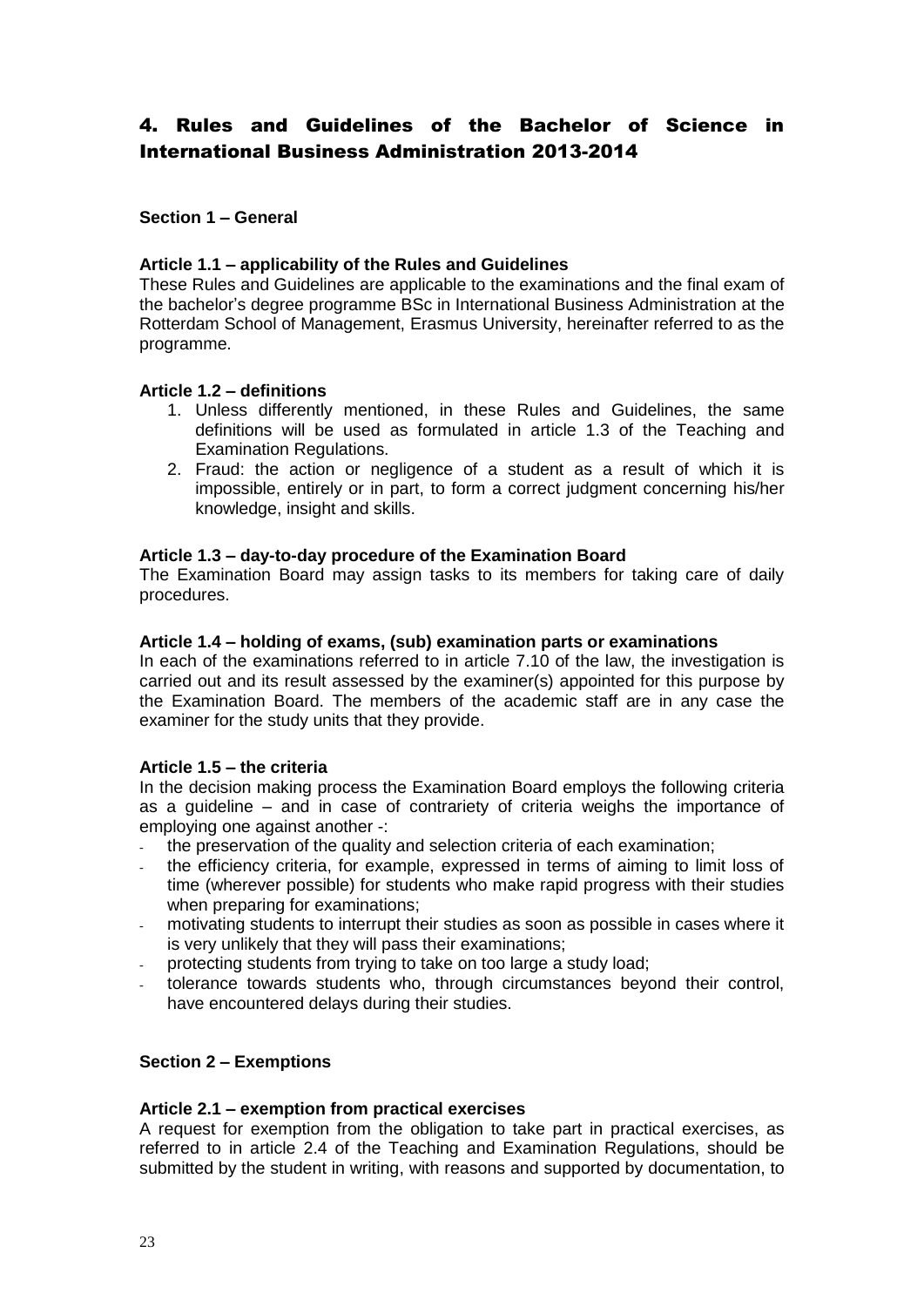the Examination Board at least four weeks before the practical exercise for which exemption is requested is scheduled to begin. In exceptional cases, the Examination Board may permit derogation from the period stated in the last sentence.

The Examination Board makes a decision within four weeks of receiving the request. The student is informed immediately of the decision.

### <span id="page-23-0"></span>**Article 2.2 – exemption from an examination**

- 1. A request for exemption from taking an examination, in keeping with legal requirements, should be submitted in writing to the Examination Board along with an explanation of the reasons and documentation. The Examination Board can establish additional regulations regarding the procedure. These regulations will be published on the Examination Board website.
- 2. With due observance of the provisions set out in Section 5 of the Teaching and Examination Regulations, the Examination Board makes a motivated decision within four weeks of receiving the request. The student is informed immediately of the decision.
- 3. If a student already has exemption under the provisions of or by virtue of the law for one or more examination parts, he/she should report this to the Examination Board.
- 4. When the result of the examination is established, an exemption is not taken into consideration; the exemption is indicated on the list of grades with an 'E'.

#### <span id="page-23-1"></span>**Section 3 – Rules relating to the examination procedure proper**

#### <span id="page-23-2"></span>**Article 3.1 – registration for examinations**

- 1. A student who by virtue of his/her registration for the programme is entitled to take final exams and examinations, should register for them on time and correctly, in accordance with the provisions of or by virtue of these Rules and Guidelines. The registration term has been established per exam period in the examination timetable, as referred to in article 3.1 of the Teaching and Examination Regulations of the programme.
- 2. In any one-examination period, the student may register for no more than 8 examinations.
- 3. The head of the Department for Exam Administration RSM can, with the approval of the Examination Board, establish specific rules for properly registration in examinations, by virtue of the Teaching and Examination Regulations of the programme and the Rules and Guidelines of the Examination Board. These specific rules will be announced in a proper manner in sufficient time.
- 4. The Examination Board can derogate from the date of registration referred to in paragraph 1 if the student, as a result of *force majeure*, has been unable to register on time and correctly. Under certain circumstances, *force majeure* may be said to exist in the event of, for example, sickness or special family circumstances. The student should submit the request for this as soon as reasonably possible.
- 5. The head of the Department for Exam Administration RSM may, in cases other than those referred to in paragraph 4, derogate from the registration period no later than two working days before the day on which the examination will be taken, provided that this does not jeopardize the correct preparation for the examination session. The head of the Department for Exam Administration RSM will charge administration costs of € *13.50* per examination for this derogation. The head of the Department for Exam Administration RSM reports this to the Examination Board.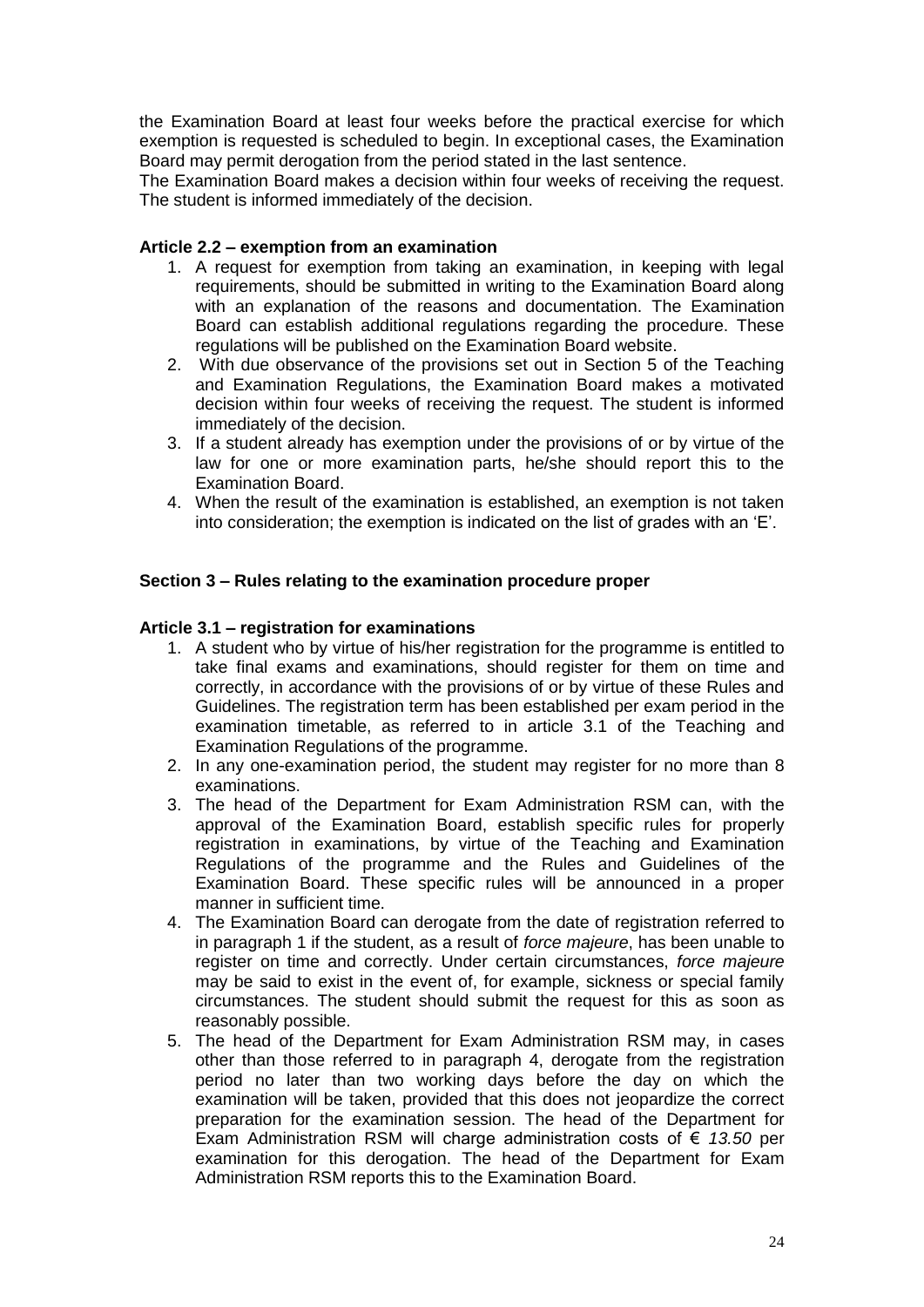6. Anyone who has not registered for a final exam or examination in accordance with the provisions of or by virtue of these Rules and Guidelines may not take part in the final exam or examination concerned. If, notwithstanding the foregoing, the student nevertheless takes part in the final exam or examination, the examiner or the Examination Board will not establish a grade.

## <span id="page-24-0"></span>**Article 3.2 – entering and leaving the room in which the written examination is being held**

- 1. Only a student who has registered on time and correctly for the written examination may take part in the examination concerned, and will be admitted to the examination room.
- 2. Admission to the examination room is possible until fifteen minutes after the start of the written examination concerned. A student who is admitted to the examination room after the start of the examination concerned should ensure that he/she causes as little disturbance as possible to the students already present.
- 3. A candidate in the written examination may not leave the room earlier than one hour after the start of that examination. A student who leaves the examination room before the end of the examination concerned should ensure that he/she causes as little disturbance as possible to the students still present.
- 4. A candidate in the examination may, on request and with the permission of the examiner or the invigilator, leave the examination room for a while to use the toilet as from one hour after the start of the examination until half an hour before the end of the examination. This permission is granted only to one student at a time. In exceptional cases, the examiner or invigilator may derogate from these rules in favour of the student.
- 5. Personal belongings such as coats, bags, mobile phones and other items that are not allowed to be used during the examination are not allowed to be brought into the examination room. These must be placed outside the examination room in lockers, if available. If no lockers are available, coats must be placed over the chair. Bags must be closed and out of reach of the candidate. Mobile phones must be switched off and out of reach of the candidate.
- 6. The head of the Department for Exam Administration RSM can, with the approval of the Examination Board, establish specific rules concerning entering and leaving the room in the M-building in which the written examination is being held, by virtue of the Teaching and Examination Regulations of the programme and the Rules and Guidelines of the Examination Board. These specific rules will be announced in a proper manner in sufficient time.

## <span id="page-24-1"></span>**Article 3.3 – general provisions concerning order during the written examination**

- 1. During the written examination, at least one examiner is present in the room where the written examination is being held.
- 2. On behalf of the Examination Board, the invigilators appointed for this purpose are charged with maintaining order during the written examination. The invigilators should comply with any instructions given by the examiner. The examiner may also be an invigilator.
- 3. Every candidate in the examination should comply with the instructions of the examiner or the invigilator. If a candidate in the examination does not comply with the instructions of the examiner or the invigilator, or does not obey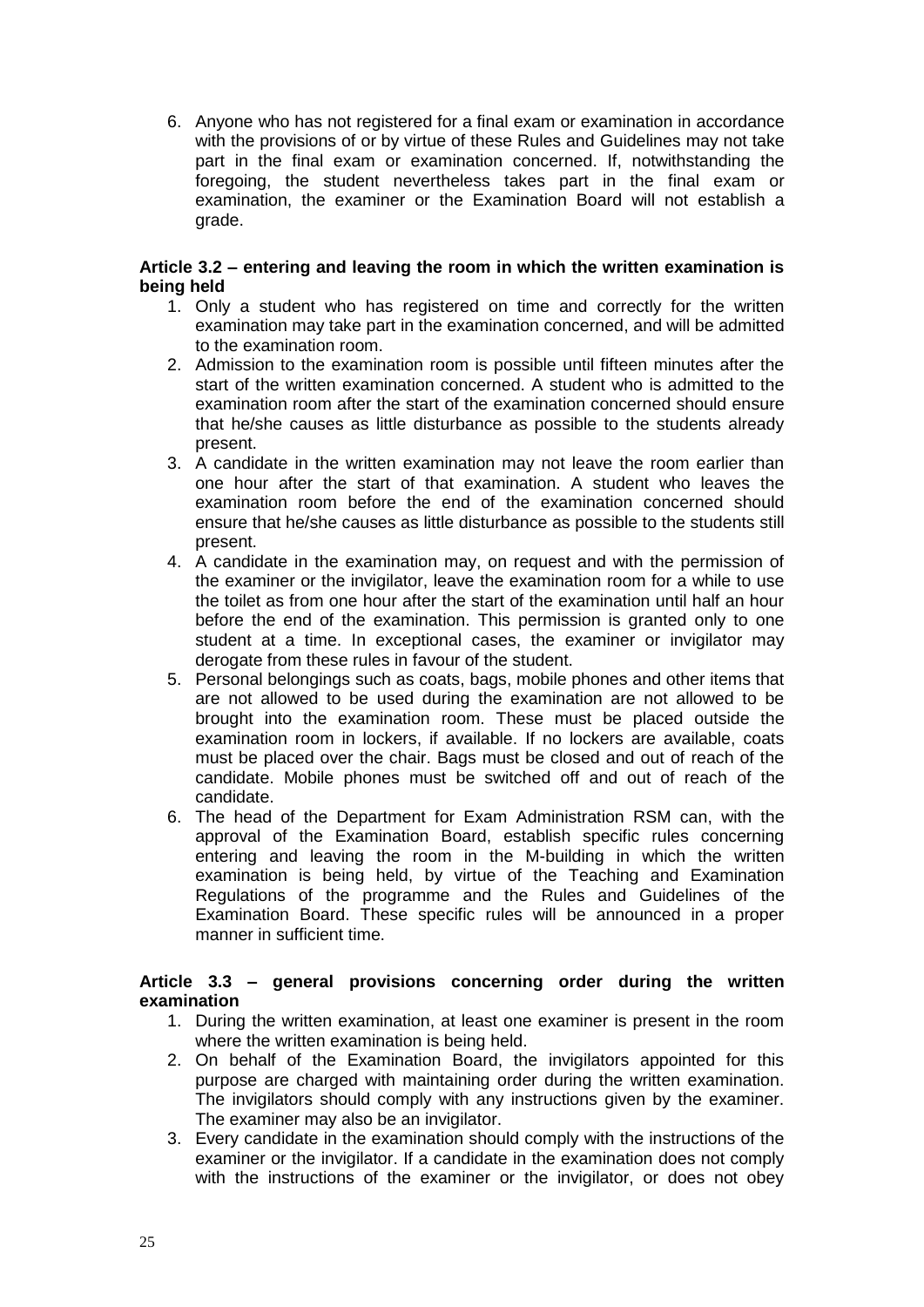his/her request, the examiner may exclude him/her from taking further part in the examination, with the consequence that no result will be established.

- 4. During the examination, the candidate in the examination must, on the request of the examiner or the invigilator, prove his/her identity with a valid proof of registration (student card) or another legally valid proof of identity.
- 5. Only a valid proof of registration (student card) or another legally valid proof of identity, the registration verification, the exam paper and answer sheet, writing materials and a ruler may be placed on the candidate's desk. No study material such as a (graphical) calculator, literature or other sources of information may be placed on the candidate's desk unless explicitly authorized by the examiner in advance and stated on the first page of the exam paper. These study aids (without any notes on them) are solely for the candidate's own use. During the examination the candidate is not allowed to make use of a dictionary.
- 6. A candidate in the examination is obliged, on request of the examiner or the invigilator, to show, and if requested, to hand over, the materials that he/she has with him/her.
- 7. Only the paper provided by EUR is to be used for the written examination. The use of the candidate's own paper is not permitted.
- 8. A candidate in the examination should write his/her name, signature and student /examination number on each sheet of paper that is handed in. The examiner or the invigilator checks whether this has been done correctly before the examination is handed in to him/her. The draft copy should also be handed in to the examiner or the invigilator.
- 9. The head of the Department for Exam Administration RSM can, with the approval of the Examination Board, establish specific rules concerning the order during the written examination in the M-building, by virtue of the Teaching and Examination Regulations of the programme and the Rules and Guidelines of the Examination Board. These specific rules will be announced in a proper manner in sufficient time.

## <span id="page-25-0"></span>**Article 3.4 – fraud**

- 1. If in the matter of taking an examination, fraud within the meaning of article 1.2, paragraph  $2 -$  is detected or suspected, this is set down in writing as soon as possible by the invigilator or the examiner whom he/she must call in. The invigilator or the examiner may ask the student to make available any items of evidence. A refusal to do this is recorded in the written report. The student is given the opportunity to add written comments to the written report of the invigilator or examiner. The written report and any written comments are handed over to the Examination Board as soon as possible.
- 2. The Examination Board or the examiner may exclude a student who has committed fraud from further participation in the examination during which the irregularity was detected, and/or take other appropriate measures. The exclusion has the consequence that no result will be established for the examination concerned. Before the Examination Board decides to make the exclusion, it gives the student the opportunity to give his/her account.
- 3. The other appropriate measures as referred to in paragraph 2 may consist of, among others, the following sanctions:
	- a. reprimand;
	- b. invalidation of the examination concerned;
	- c. exclusion from one or more examinations;
	- d. exclusion from one or more examination periods;
	- e. a combination of the above measures to a maximum of exclusion for at most one year;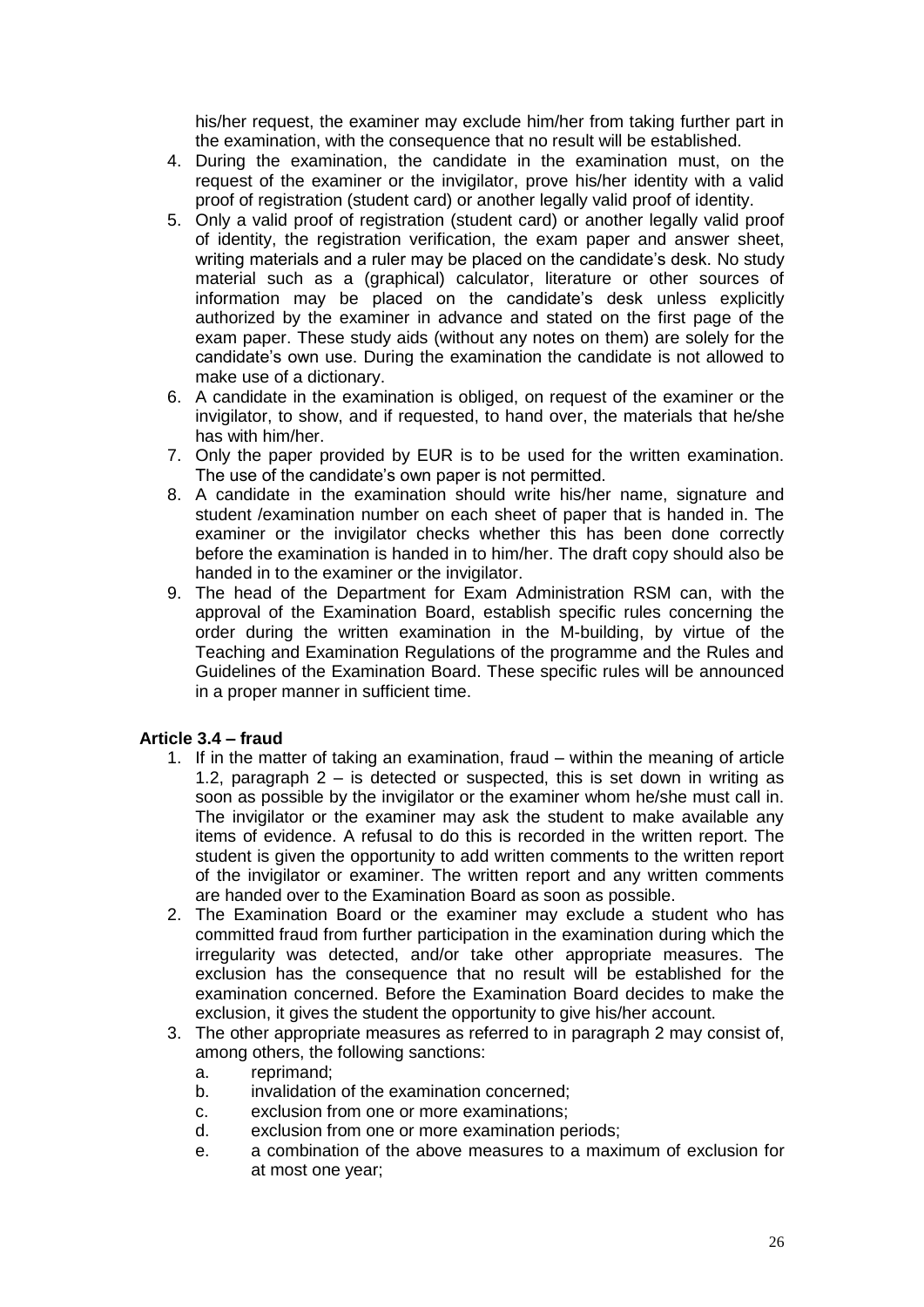f. in a serious case of fraud the Examination Board may advise the Executive Board to end the enrolment for the programme of the person concerned once and for all.

## <span id="page-26-0"></span>**Section 4 – Examining Examinations and Exams**

## <span id="page-26-1"></span>**Article 4.1 – the questions and assignments**

- 1. The questions and assignments of the examination do not go beyond the sources announced in advance from which the examination material is derived. These sources are, in the main, announced before the start of the study unit that prepares for the examination. The precise scope of the material is definitively announced no later than one month before the examination is held.
- 2. The questions and assignments of the examination are spread as evenly as possible over the examination material.
- 3. The examination is representative of the study aims in terms of content and form.
- 4. The questions and assignments of an examination are clear and unambiguous, and are asked in such a way, or contain such instructions, that the student can know how comprehensive and detailed the answers must be.
- 5. Well in advance of the examination concerned being held, the Examination Board or examiner announces the way in which the provisions set out in article 3.2 of the Teaching and Examination Regulations will be implemented with regard to the way in which the examination will be taken.
- 6. Well in advance of a written examination being held, the Examination Board or examiner gives the students the opportunity, if possible, to peruse a written sample of a similar examination, and also the model answers and the norms on the basis of which the assessment was made.
- 7. The duration of the examination is such that examinees have sufficient time, measured according to reasonable criteria, to answer the questions.
- 8. Where possible, the student may take the examination assignments away with him/her at the end of the examination.
- 9. In advance of the examination concerned being held, the examiner asks a colleague to check the examination on the instructions mentioned in this article.

## <span id="page-26-2"></span>**Section 5 – The Assessment**

#### <span id="page-26-3"></span>**Article 5.1 – assessment criteria**

- 1. Wherever possible, assessment of written examinations (possibly based on correcting of exams), takes place on the basis of previously established model answers and criteria.
- 2. The assessment method is sufficiently transparent that the examinees can see how the results of their examinations were determined.
- 3. In cases of examinations given and assessed simultaneously by more than one examiner, the Examination Board ensures that the examiners' assessment is based on the same criteria. If necessary, it shall appoint a supervising examiner for giving examinations.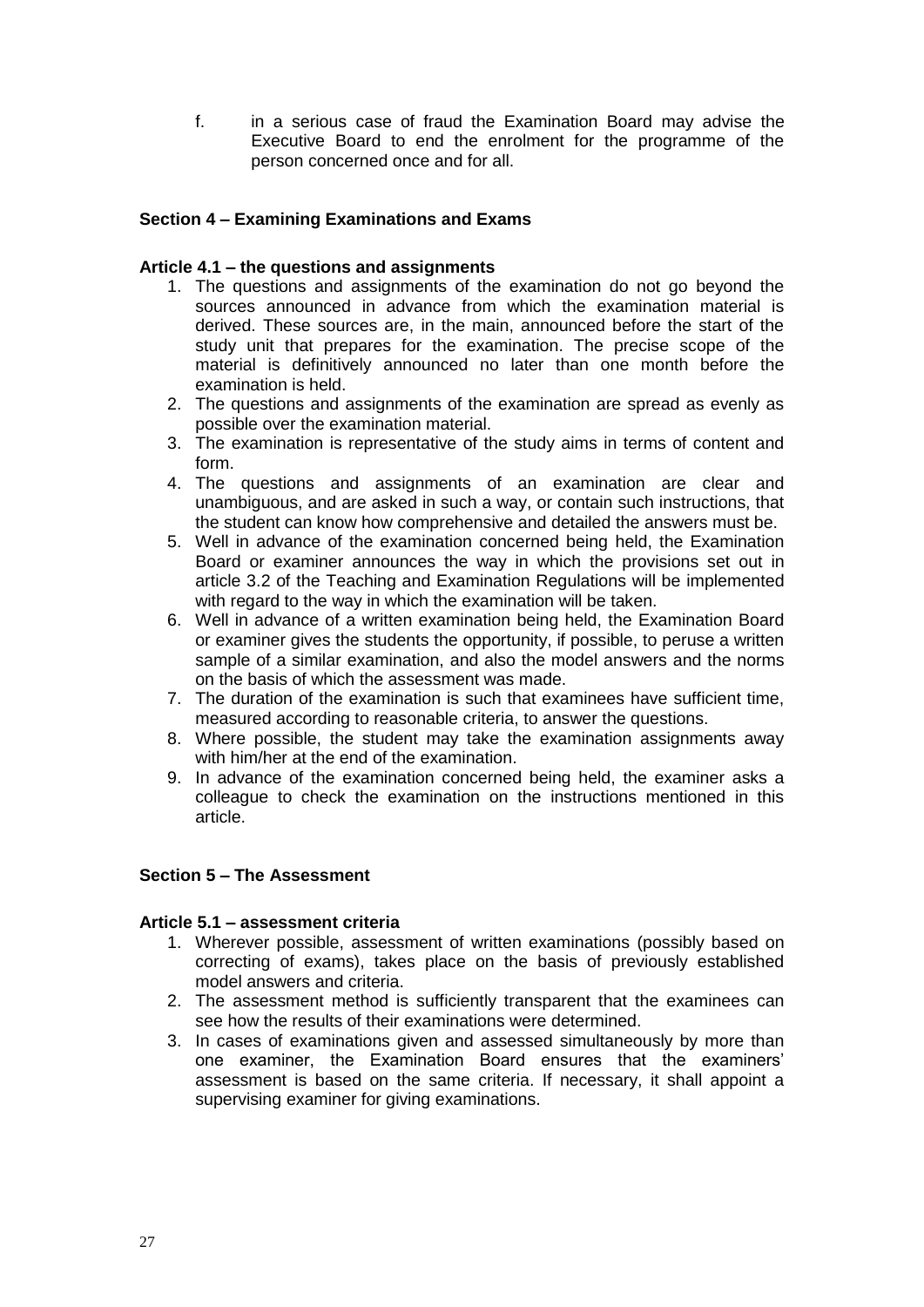## <span id="page-27-0"></span>**Article 5.2 – determining the grades: rounding off, averaging, basic scheme**

- 1. Examinations are assessed with grades on the scale 0.0 10.0, accurate to one decimal place, where a 5.5 is the lowest pass grade. Practical tests may be assessed with a 'pass' or 'fail'. Language electives and sufficient results of examinations taken in the context of an international exchange at a foreign university will be displayed with a pass. Tests assessed with a 'pass' or 'fail' cannot be averaged nor included in the GPA calculation.
- 2. The final grade of an examination part will be determined on one or more examinations. The final grade is assessed with grades on the scale 0.0 – 10.0, accurate to one decimal place, where the lowest pass grade is a 5.5.
- 3. If examination grades have to be rounded off and averaged, the following rules apply:
	- unless otherwise stated in the Undergraduate Catalogue or the relevant course manual, examination grades are averaged according to the average calculated on the basis of the credits;
	- if examination parts are assessed on the basis of more than one examination, then the following rules apply in determining the final grade of the examination part:
		- grades for examinations are always first rounded off before being added up;
		- grades for examinations are always rounded off to one decimal before subsequent calculations are made (hence, a 5.45 will become a 5.5, a 6.95 will become a 7.0, a 5.44 will become a 5.4, etc).
- 4. If the examination part is assessed on the basis of more than one examination, no final grade for the examination part will be calculated if one of the examination grades is lower than a 4.5. Examinations that can be taken only once per academic year, most likely practicals such as case reports and team assignments, are exempted from this rule.
- 5. Additional rules of examiners concerning the assessment (e.g. with regard to the weighting of examination parts and/or regulations on lower limits must be:
	- approved in advance by the Examination Board, and
	- announced at least two months before the examination is held, by means of a written announcement to the Exam Section International Business Administration of the Department for Exam Administration RSM, and by means of publication in the obligatory study material and/or in the Sin-Online Course Guide and/or in the Erasmus Magazine and/or on SIN-online.

Rules that do not comply with these conditions are null and void, and have no legal force.

## <span id="page-27-1"></span>**Section 6 – The Final Exam**

#### <span id="page-27-2"></span>**Article 6.1 – establishment of the result of the final exam**

- 1. Students have passed the final exam when they have taken all examination parts, with pass grades or exemptions.
- 2. As an exception to the first paragraph, students may pass the exam with a 4.5 or higher for one examination part of the course year B1, provided that all components of course year B1 were passed, with the exception of the component with the 4.5 or higher, and this insufficient grade is compensated for by at least two rounded 7's or a rounded 8 or higher for another component of B1.
- 3. In addition students may pass the exam with a 4.5 or higher for one examination part of the course year B2 or B3, except for the minor, internship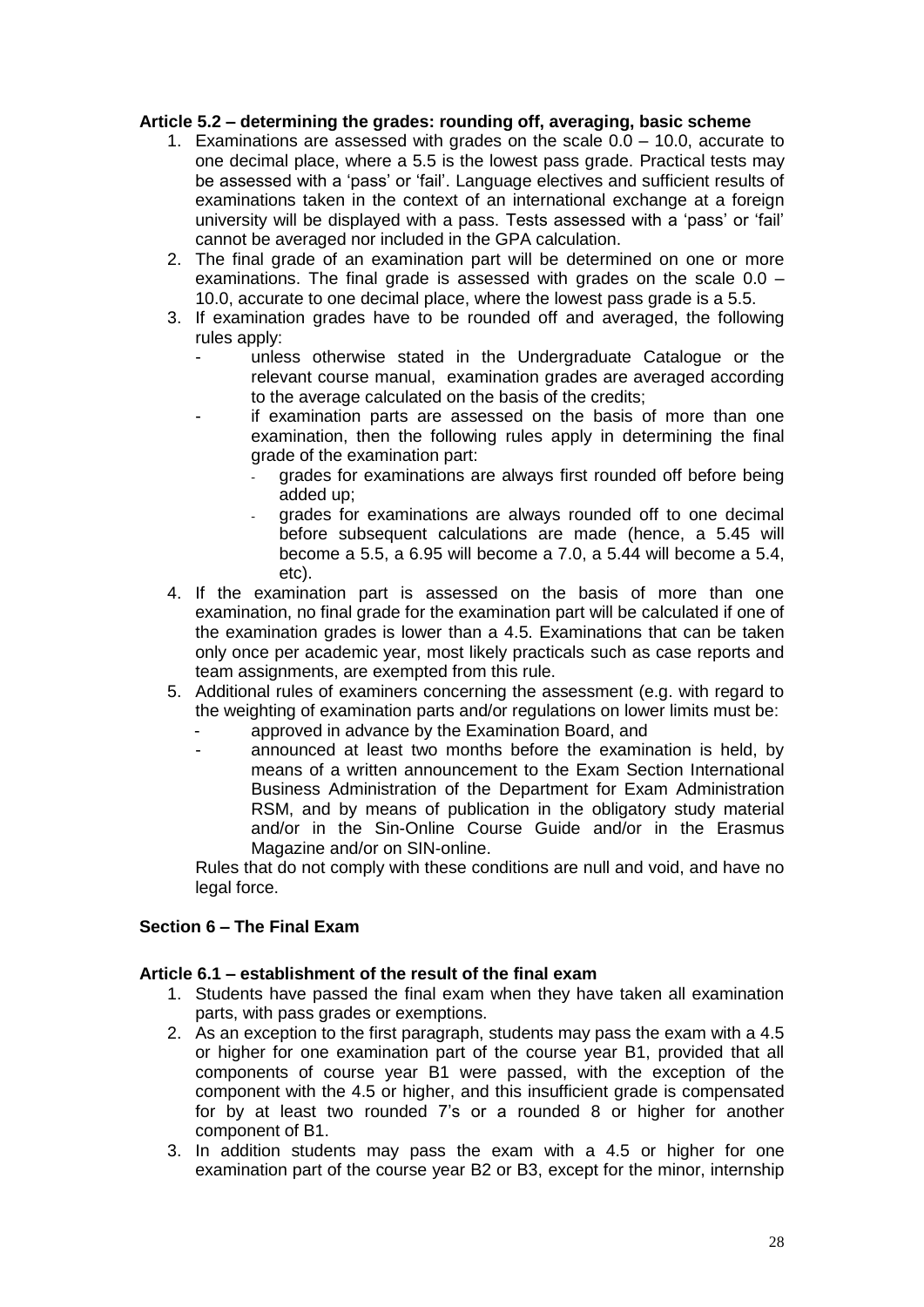and the Research Training/Bachelor Thesis, provided that the calculated grade point average mentioned in article 6.2 paragraph 2 is at least 7.0. This compensation rule will only be applied by the Examination Board upon student's request.

4. On behalf of the Examination Board the head of the Department for Exam Administration RSM establishes the results of the final exam, in accordance with the Teaching and Examination Regulations of the programme and the Rules and Guidelines of the Examination Board.

## <span id="page-28-0"></span>**Article 6.2 – classifications**

- 1. The grade point average (GPA) is the average grade for all of the examination parts weighted on the basis of the credits and rounded to the nearest tenth of a decimal (hence, a 5.45 will become a 5.5). The GPA will be recorded on a supplement that accompanies the certificate.
- 2. If the examinee has shown exceptional skill while taking the examination, this may be stated on the certificate with the words '*cum laude'* or *'summa cum laude'* in accordance with the following rules:
	- The classification *'cum laude'* will be awarded if the student has fulfilled at least the following criteria:
		- the average of the rounded grades (to the first decimal) for the examination parts, as referred to in article 2.3 of the Teaching and Examination Regulations, calculated on the basis of the credits is an 8.25 or higher, in addition to which
		- no rounded grade for an examination part may be lower than a 5.5
	- The classification *'summa cum laude'* will be awarded if the student has fulfilled at least the following criteria:
		- the average of the rounded grades (to the first decimal) for the examination parts, as referred to in article 2.3 of the Teaching and Examination Regulations, calculated on the basis of the credits is a 9.0 or higher, in addition to which
		- no rounded grade for an examination part may be lower than a 5.5. in addition to which
		- the first obtained result counts.
	- For the establishment of a classification exemption has been granted for no more than 40 ECTS of B2/B3 examination parts and a minimum of 130 ects of the total required ects of the programme needs to consist of examinations taken in the programme of RSM Erasmus University.
- 3. In addition to the previous paragraphs: exemptions and results of examinations that are awarded with a pass/fail, for example examinations taken in the context of an international exchange programme at a foreign university, are not included in the determination of the classification.

#### <span id="page-28-1"></span>**Article 6.3 – the certificate, the transcript and the supplement**

- 1. To show that the exam has been passed, the Examination Board awards a certificate, after the Executive Board has stated that the procedural requirements for the issuance have been met.
- 2. On a transcript, which constitutes a part of the certificate, the examination parts belonging to the exam are stated.
- 3. The certificate is accompanied by a supplement in accordance with the agreed European standard format.
- 4. The certificate, the transcript and the supplement are signed by the chairman or the substitute chairman of the Examination Board.